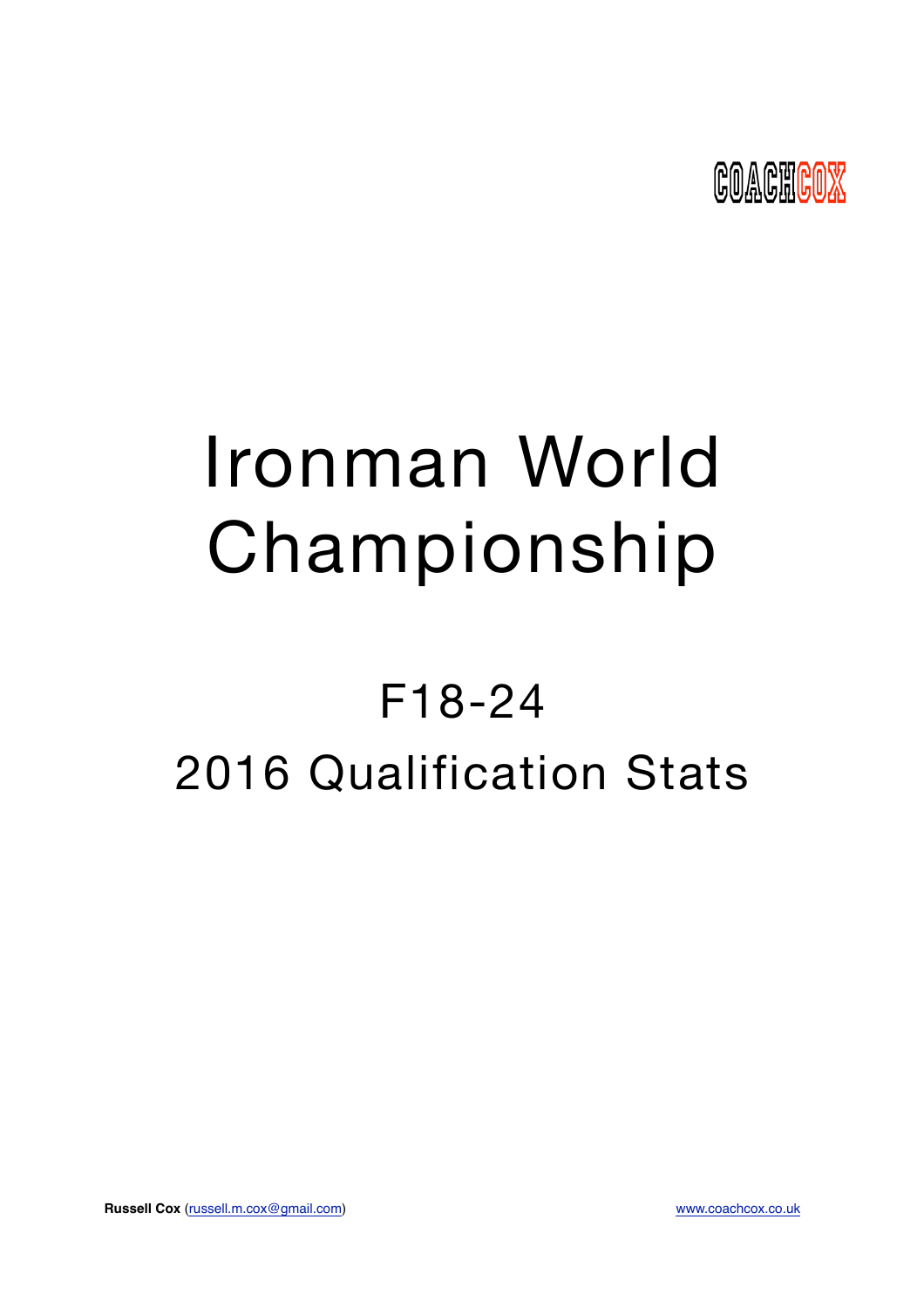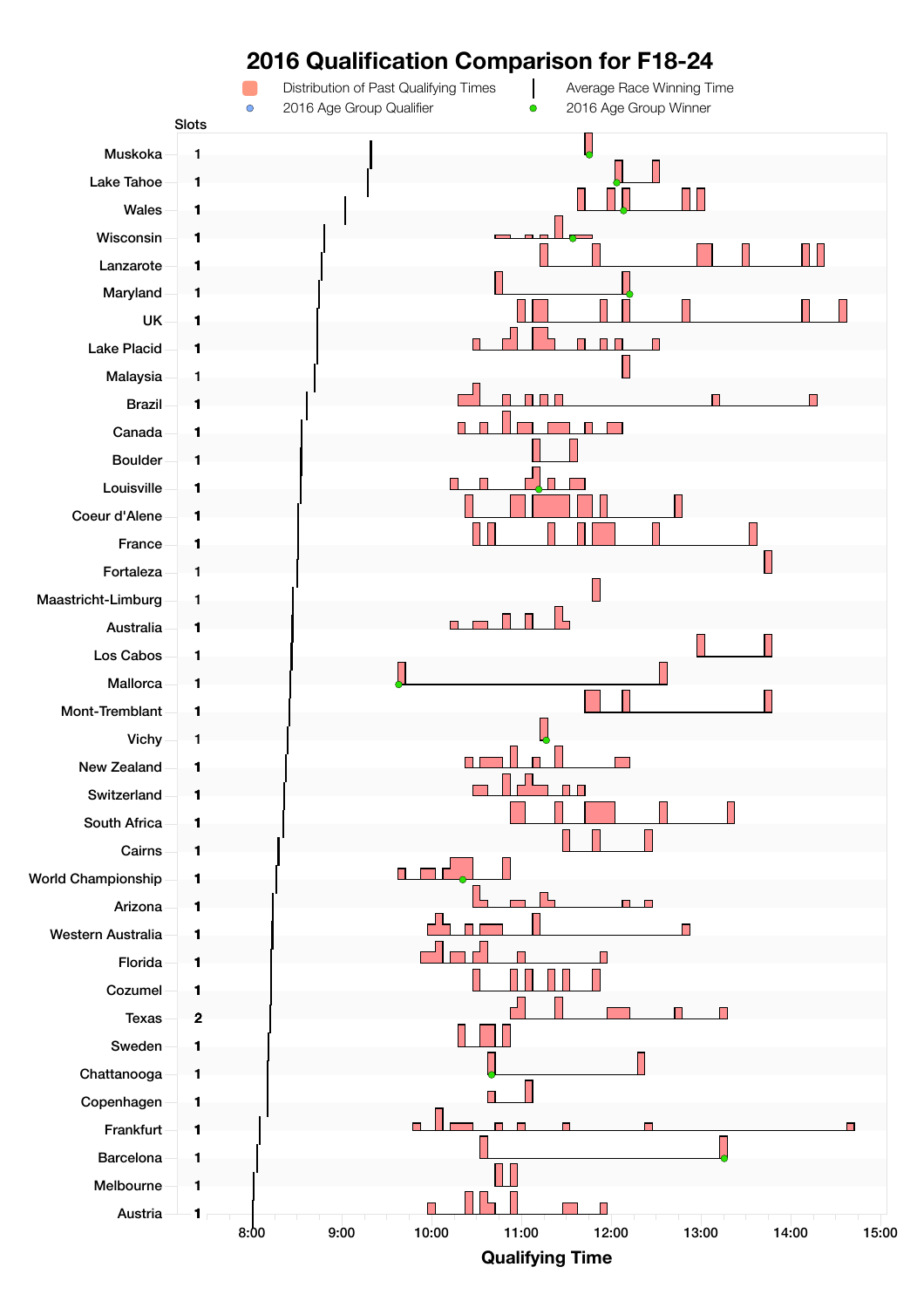## F18-24 Past Qualifying Times

## **Ironman Vichy (1 Kona Slots)**

| Year    | <b>Female Winning Time</b> | <b>Age Group Winning Time</b> |
|---------|----------------------------|-------------------------------|
| 2015    | 9:25:27                    | 11:16:41                      |
| Average | 9:25:27                    | 11:16:41                      |

#### **Ironman Muskoka (1 Kona Slots)**

| Year    | <b>Female Winning Time</b> | <b>Age Group Winning Time</b> |
|---------|----------------------------|-------------------------------|
| 2015    | 9:53:37                    | 11:45:26                      |
| Average | 9:53:37                    | 11:45:26                      |

#### **Ironman Wisconsin (1 Kona Slots)**

| Year    | <b>Female Winning Time</b> | <b>Age Group Winning Time</b> |
|---------|----------------------------|-------------------------------|
| 2003    | 9:46:28                    | 11:25:54                      |
| 2004    | 10:05:40                   | 11:26:51                      |
| 2005    | 10:11:22                   | 11:04:40                      |
| 2006    | 10:01:22                   | 11:44:40                      |
| 2007    | 9:37:03                    | 11:23:59                      |
| 2008    | 9:47:25                    | 10:47:29                      |
| 2009    | 9:43:59                    | 11:25:28                      |
| 2010    | 9:27:26                    | 11:22:53                      |
| 2011    | 9:41:03                    | 11:14:23                      |
| 2012    | 9:34:35                    | 11:23:18                      |
| 2013    | 9:47:07                    | 10:50:54                      |
| 2014    | 9:30:08                    | 11:41:02                      |
| 2015    | 10:08:05                   | 11:34:24                      |
| Average | 9:47:49                    | 11:20:27                      |

#### **Ironman Wales (1 Kona Slots)**

| Year    | <b>Female Winning Time</b> | <b>Age Group Winning Time</b> |
|---------|----------------------------|-------------------------------|
| 2011    | 10:15:23                   | 12:58:00                      |
| 2012    | 9:45:09                    | 11:41:21                      |
| 2013    | 9:51:21                    | 12:02:21                      |
| 2014    | 10:57:26                   | 12:49:47                      |
| 2015    | 9:56:31                    | 12:08:21                      |
| Average | 10:09:10                   | 12:19:58                      |

#### **Ironman Lake Tahoe (1 Kona Slots)**

| Year    | <b>Female Winning Time</b> | <b>Age Group Winning Time</b> |
|---------|----------------------------|-------------------------------|
| 2013    | 9:58:53                    | 12:32:02                      |
| 2015    | 10:28:55                   | 12:03:45                      |
| Average | 10:13:54                   | 12:17:53                      |

### **Ironman Mallorca (1 Kona Slots)**

| Year    | <b>Female Winning Time</b> | <b>Age Group Winning Time</b> |
|---------|----------------------------|-------------------------------|
| 2014    | 9:24:17                    | 12:36:05                      |
| 2015    | 9:24:48                    | 9:38:05                       |
| Average | 9:24:32                    | 11:07:05                      |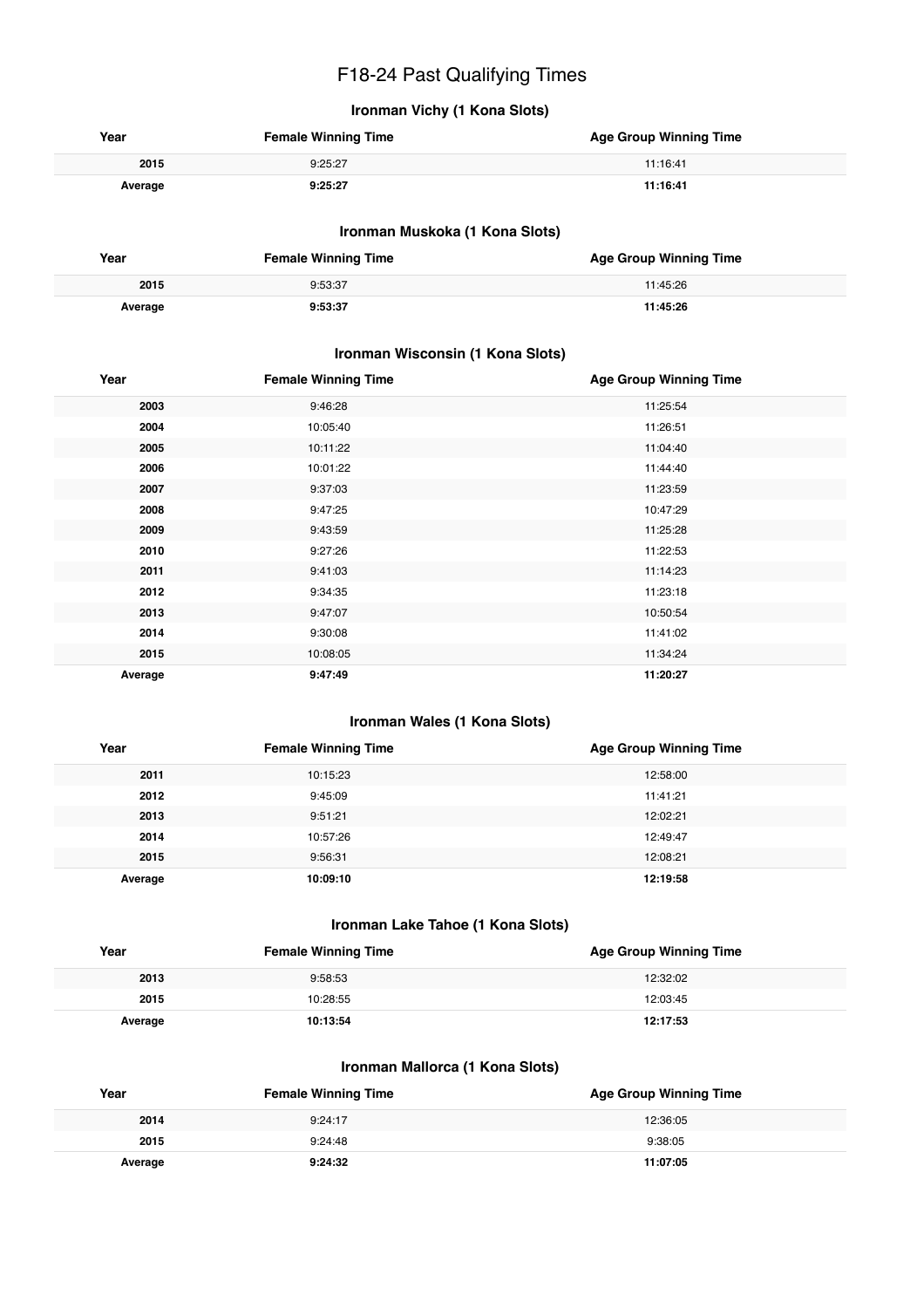#### **Ironman Chattanooga (1 Kona Slots)**

| Year    | <b>Female Winning Time</b> | <b>Age Group Winning Time</b> |
|---------|----------------------------|-------------------------------|
| 2014    | 8:54:55                    | 12:18:24                      |
| 2015    | 8:56:00                    | 10:40:07                      |
| Average | 8:55:27                    | 11:29:15                      |

## **Ironman Barcelona (1 Kona Slots)**

| Year    | <b>Female Winning Time</b> | <b>Age Group Winning Time</b> |
|---------|----------------------------|-------------------------------|
| 2014    | 8:49:21                    | 10:34:32                      |
| 2015    | 8:46:44                    | 13:15:39                      |
| Average | 8:48:02                    | 11:55:05                      |

## **Ironman World Championship (1 Kona Slots)**

| Year    | <b>Female Winning Time</b> | <b>Age Group Winning Time</b> |
|---------|----------------------------|-------------------------------|
| 2004    | 9:50:04                    | 10:51:04                      |
| 2005    | 9:09:30                    | 10:17:41                      |
| 2006    | 9:18:31                    | 10:13:47                      |
| 2007    | 9:08:45                    | 10:11:21                      |
| 2008    | 9:06:23                    | 10:23:55                      |
| 2009    | 8:54:02                    | 10:50:52                      |
| 2010    | 8:58:36                    | 10:24:18                      |
| 2011    | 8:55:08                    | 10:01:39                      |
| 2012    | 9:15:54                    | 10:16:31                      |
| 2013    | 8:52:14                    | 9:38:26                       |
| 2014    | 9:00:55                    | 9:57:24                       |
| 2015    | 8:57:57                    | 10:20:52                      |
| Average | 9:07:19                    | 10:17:19                      |

### **Ironman Louisville (1 Kona Slots)**

| Year    | <b>Female Winning Time</b> | <b>Age Group Winning Time</b> |
|---------|----------------------------|-------------------------------|
| 2007    | 9:23:22                    | 11:20:10                      |
| 2008    | 9:54:17                    | 10:36:26                      |
| 2010    | 9:33:15                    | 11:36:21                      |
| 2011    | 9:38:14                    | 11:39:15                      |
| 2012    | 9:36:27                    | 11:06:03                      |
| 2013    | 9:29:02                    | 10:14:30                      |
| 2014    | 9:31:19                    | 11:10:51                      |
| 2015    | 10:00:04                   | 11:11:42                      |
| Average | 9:38:15                    | 11:06:54                      |

## **Ironman Maryland (1 Kona Slots)**

| Year    | <b>Female Winning Time</b> | <b>Age Group Winning Time</b> |
|---------|----------------------------|-------------------------------|
| 2014    | 9:26:02                    | 10:43:16                      |
| 2015    | 9:42:56                    | 12:12:23                      |
| Average | 9:34:29                    | 11:27:49                      |

## **Ironman Los Cabos (1 Kona Slots)**

| Year    | <b>Female Winning Time</b> | <b>Age Group Winning Time</b> |
|---------|----------------------------|-------------------------------|
| 2013    | 9:35:34                    | 13:46:40                      |
| 2014    | 9:16:43                    | 12:58:05                      |
| Average | 9:26:08                    | 13:22:22                      |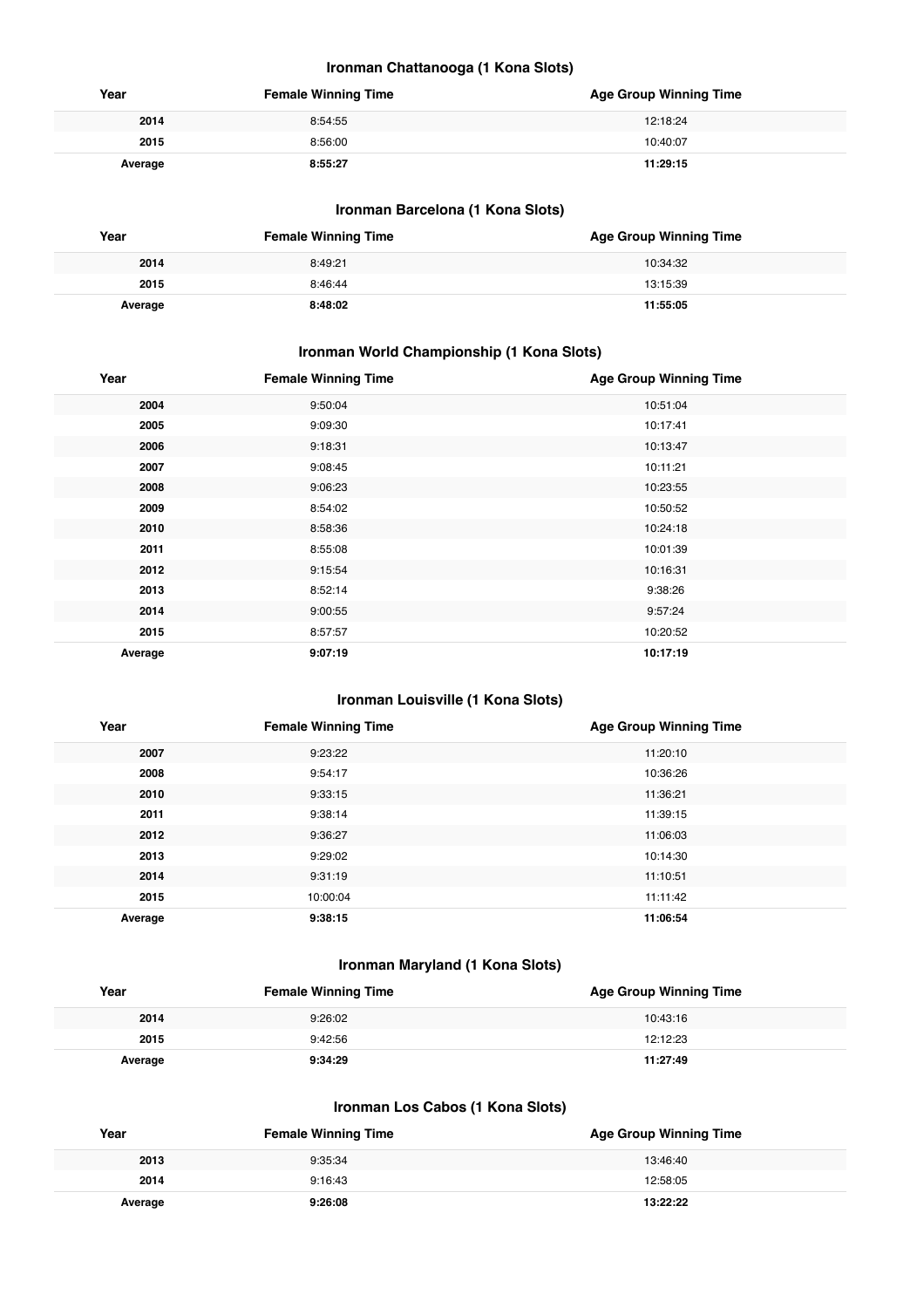#### **Ironman Florida (1 Kona Slots)**

| Year    | <b>Female Winning Time</b> | <b>Age Group Winning Time</b> |
|---------|----------------------------|-------------------------------|
| 2004    | 9:28:54                    | 10:17:27                      |
| 2005    | 9:33:09                    | 10:21:55                      |
| 2006    | 9:28:28                    | 11:00:47                      |
| 2007    | 9:05:35                    | 10:02:36                      |
| 2008    | 9:07:48                    | 10:30:38                      |
| 2009    | 9:08:38                    | 10:34:19                      |
| 2010    | 9:07:49                    | 10:05:13                      |
| 2011    | 8:55:10                    | 9:57:22                       |
| 2012    | 8:51:35                    | 11:56:36                      |
| 2013    | 8:43:07                    | 10:34:33                      |
| 2014    | 8:01:47                    | 9:58:29                       |
| Average | 9:02:54                    | 10:29:05                      |

#### **Ironman Fortaleza (1 Kona Slots)**

| Year    | <b>Female Winning Time</b> | <b>Age Group Winning Time</b> |
|---------|----------------------------|-------------------------------|
| 2014    | 9:09:20                    | 13:46:09                      |
| Average | 9:09:20                    | 13:46:09                      |

## **Ironman Malaysia (1 Kona Slots)**

| Year    | <b>Female Winning Time</b> | <b>Age Group Winning Time</b> |
|---------|----------------------------|-------------------------------|
| 2014    | 9:26:38                    | 12:11:23                      |
| Average | 9:26:38                    | 12:11:23                      |

## **Ironman Arizona (1 Kona Slots)**

| Year    | <b>Female Winning Time</b> | <b>Age Group Winning Time</b> |
|---------|----------------------------|-------------------------------|
| 2005    | 9:44:02                    | 12:08:49                      |
| 2006    | 9:12:53                    | 10:54:09                      |
| 2007    | 9:36:40                    | 11:01:34                      |
| 2008    | 9:21:06                    | 10:31:54                      |
| 2009    | 9:21:06                    | 10:31:54                      |
| 2010    | 9:09:19                    | 10:30:21                      |
| 2011    | 8:36:13                    | 11:15:31                      |
| 2012    | 9:01:41                    | 10:36:50                      |
| 2013    | 8:52:49                    | 11:13:41                      |
| 2014    | 8:50:41                    | 12:23:18                      |
| Average | 9:10:39                    | 11:06:48                      |

## **Ironman Cozumel (1 Kona Slots)**

| Year    | <b>Female Winning Time</b> | <b>Age Group Winning Time</b> |
|---------|----------------------------|-------------------------------|
| 2009    | 9:06:58                    | 11:28:59                      |
| 2010    | 9:07:08                    | 11:19:14                      |
| 2011    | 9:14:08                    | 11:03:23                      |
| 2012    | 9:15:38                    | 11:50:15                      |
| 2013    | 8:52:28                    | 10:30:54                      |
| 2014    | 9:14:07                    | 10:56:58                      |
| Average | 9:08:24                    | 11:11:37                      |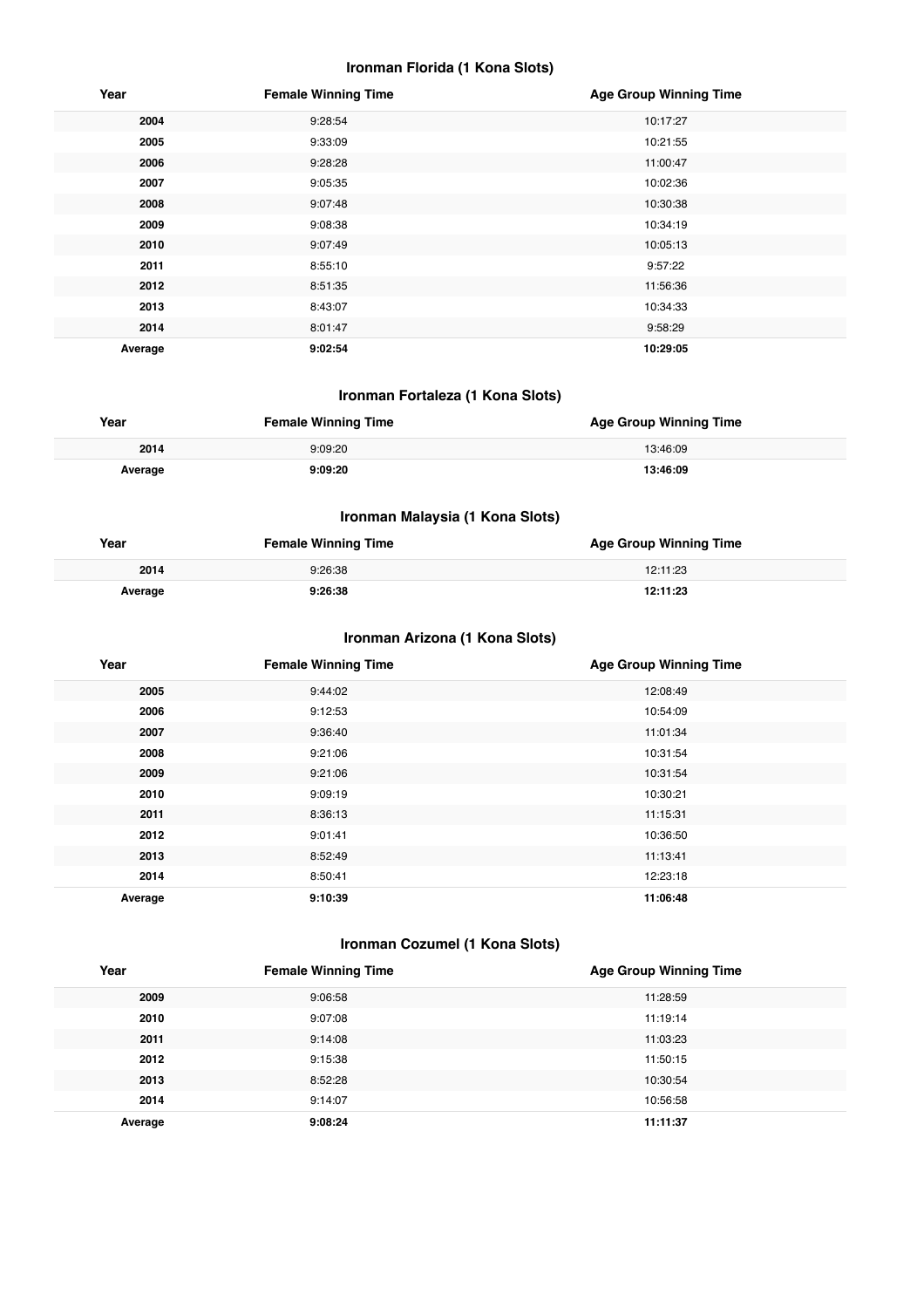## **Ironman Western Australia (1 Kona Slots)**

| Year    | <b>Female Winning Time</b> | <b>Age Group Winning Time</b> |
|---------|----------------------------|-------------------------------|
| 2004    | 9:03:37                    | 10:11:14                      |
| 2005    | 9:31:32                    | 11:09:36                      |
| 2006    | 9:10:01                    | 10:39:26                      |
| 2007    | 9:00:55                    | 10:23:16                      |
| 2008    | 8:59:24                    | 10:07:10                      |
| 2009    | 9:16:52                    | 10:06:19                      |
| 2010    | 9:19:44                    | 12:48:12                      |
| 2011    | 9:25:38                    | 10:34:47                      |
| 2012    | 9:13:00                    | 11:08:28                      |
| 2013    | 8:59:44                    | 10:00:57                      |
| 2014    | 8:56:34                    | 10:46:29                      |
| Average | 9:10:38                    | 10:43:15                      |

## **Ironman New Zealand (1 Kona Slots)**

| Year    | <b>Female Winning Time</b> | <b>Age Group Winning Time</b> |
|---------|----------------------------|-------------------------------|
| 2003    | 9:17:55                    | 10:34:17                      |
| 2004    | 9:22:23                    | 10:56:46                      |
| 2005    | 9:30:13                    | 11:22:39                      |
| 2007    | 9:20:01                    | 11:27:25                      |
| 2008    | 9:16:00                    | 10:40:40                      |
| 2009    | 9:18:25                    | 12:03:11                      |
| 2010    | 9:14:35                    | 12:09:09                      |
| 2011    | 9:28:24                    | 10:27:01                      |
| 2013    | 9:17:10                    | 11:07:36                      |
| 2014    | 9:08:46                    | 10:45:21                      |
| 2015    | 9:05:45                    | 10:53:21                      |
| Average | 9:18:08                    | 11:07:56                      |

## **Ironman Melbourne (1 Kona Slots)**

| Year    | <b>Female Winning Time</b> | <b>Age Group Winning Time</b> |
|---------|----------------------------|-------------------------------|
| 2014    | 8:57:57                    | 10:46:54                      |
| 2015    | 8:52:51                    | 10:56:12                      |
| Average | 8:55:24                    | 10:51:33                      |

## **Ironman South Africa (1 Kona Slots)**

| Year    | <b>Female Winning Time</b> | <b>Age Group Winning Time</b> |
|---------|----------------------------|-------------------------------|
| 2007    | 9:22:00                    | 11:45:51                      |
| 2008    | 9:27:48                    | 10:57:30                      |
| 2009    | 9:16:32                    | 11:23:07                      |
| 2010    | 9:16:55                    | 13:18:39                      |
| 2011    | 8:33:56                    | 10:53:42                      |
| 2012    | 9:47:10                    | 12:36:38                      |
| 2013    | 9:10:58                    | 11:50:34                      |
| 2014    | 9:31:54                    | 11:53:22                      |
| 2015    | 9:26:56                    | 12:00:49                      |
| Average | 9:19:21                    | 11:51:08                      |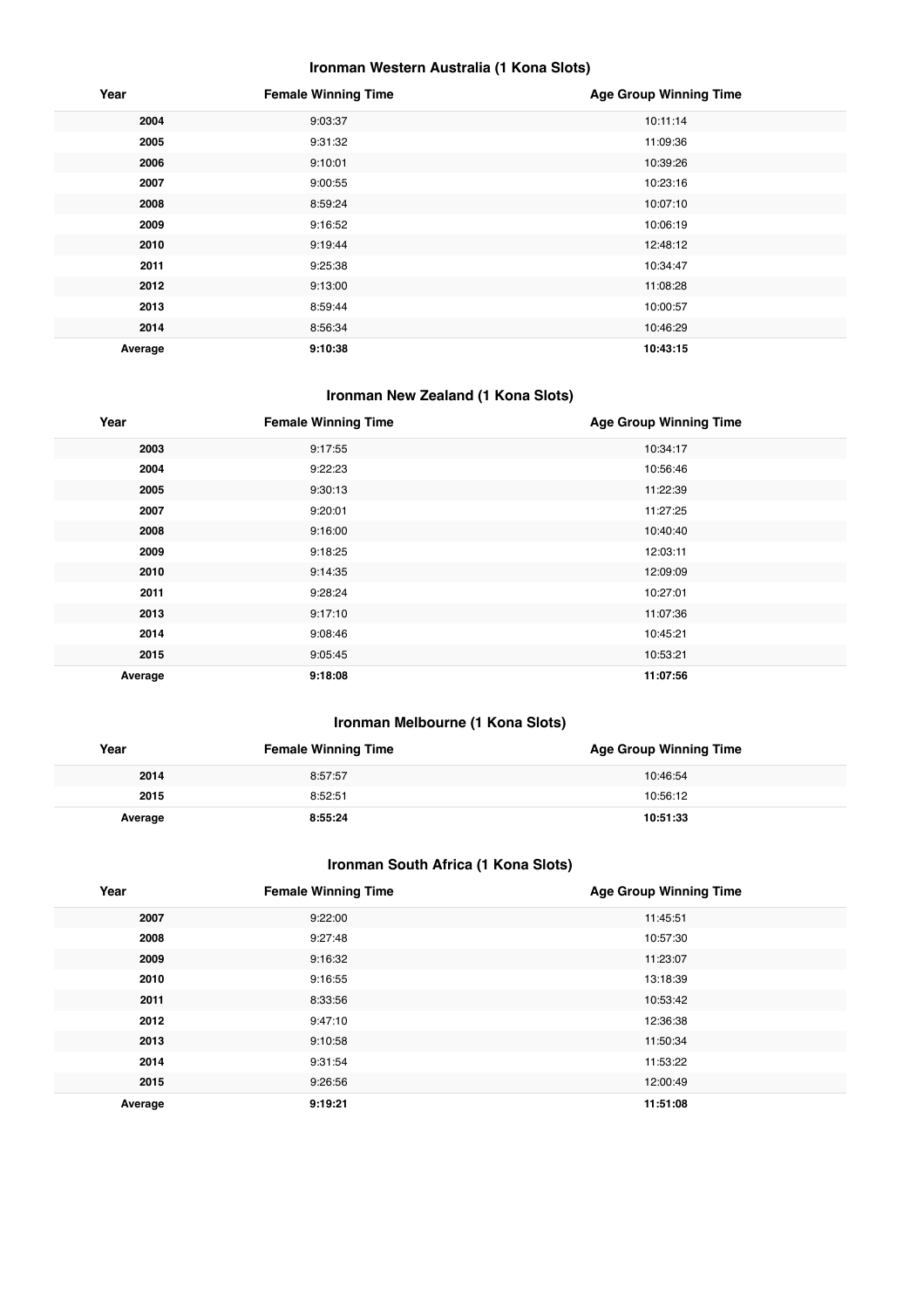## **Ironman Australia (1 Kona Slots)**

| Year    | <b>Female Winning Time</b> | <b>Age Group Winning Time</b> |
|---------|----------------------------|-------------------------------|
| 2005    | 9:13:20                    | 11:29:41                      |
| 2006    | 9:19:44                    | 11:23:06                      |
| 2007    | 9:12:59                    | 10:31:43                      |
| 2008    | 9:03:55                    | 10:48:03                      |
| 2009    | 8:57:10                    | 10:16:17                      |
| 2010    | 9:23:46                    | 11:25:02                      |
| 2011    | 9:29:54                    | 10:33:14                      |
| 2012    | 9:34:57                    | 11:24:01                      |
| 2013    | 9:34:55                    | 11:03:27                      |
| 2014    | 9:28:43                    | 11:05:38                      |
| 2015    | 9:38:24                    | 10:48:53                      |
| Average | 9:21:37                    | 10:59:00                      |

## **Ironman Texas (2 Kona Slots)**

| Year    | <b>Female Winning Time</b> | <b>Age Group Winning Time</b> | 2nd Place Age Group Time |
|---------|----------------------------|-------------------------------|--------------------------|
| 2011    | 8:57:51                    | 10:58:03                      | 11:24:57                 |
| 2012    | 8:54:58                    | 12:09:17                      | 12:43:49                 |
| 2013    | 8:49:14                    | 12:01:48                      | 13:17:16                 |
| 2014    | 8:54:42                    | 10:59:50                      | 12:03:07                 |
| 2015    | 8:55:19                    | 10:57:23                      | 11:22:44                 |
| Average | 8:54:24                    | 11:25:16                      | 12:10:22                 |

## **Ironman Lanzarote (1 Kona Slots)**

| Year    | <b>Female Winning Time</b> | <b>Age Group Winning Time</b> |
|---------|----------------------------|-------------------------------|
| 2008    | 10:02:27                   | 14:18:12                      |
| 2009    | 9:54:57                    | 11:51:38                      |
| 2010    | 10:03:52                   | 13:04:02                      |
| 2011    | 9:43:39                    | 14:11:15                      |
| 2013    | 9:37:34                    | 13:00:36                      |
| 2014    | 9:41:40                    | 11:13:44                      |
| 2015    | 9:56:03                    | 13:29:29                      |
| Average | 9:51:27                    | 13:01:16                      |

## **Ironman Brazil (1 Kona Slots)**

| Year    | <b>Female Winning Time</b> | <b>Age Group Winning Time</b> |
|---------|----------------------------|-------------------------------|
| 2006    | 9:20:46                    | 14:14:08                      |
| 2007    | 9:12:40                    | 11:16:13                      |
| 2008    | 9:42:50                    | 11:23:34                      |
| 2009    | 9:10:15                    | 11:06:16                      |
| 2010    | 9:19:13                    | 10:28:36                      |
| 2011    | 12:40:07                   | 13:09:41                      |
| 2012    | 9:17:42                    | 10:22:41                      |
| 2013    | 9:05:53                    | 10:49:34                      |
| 2014    | 8:56:32                    | 10:19:22                      |
| 2015    | 8:59:08                    | 10:28:06                      |
| Average | 9:34:30                    | 11:21:49                      |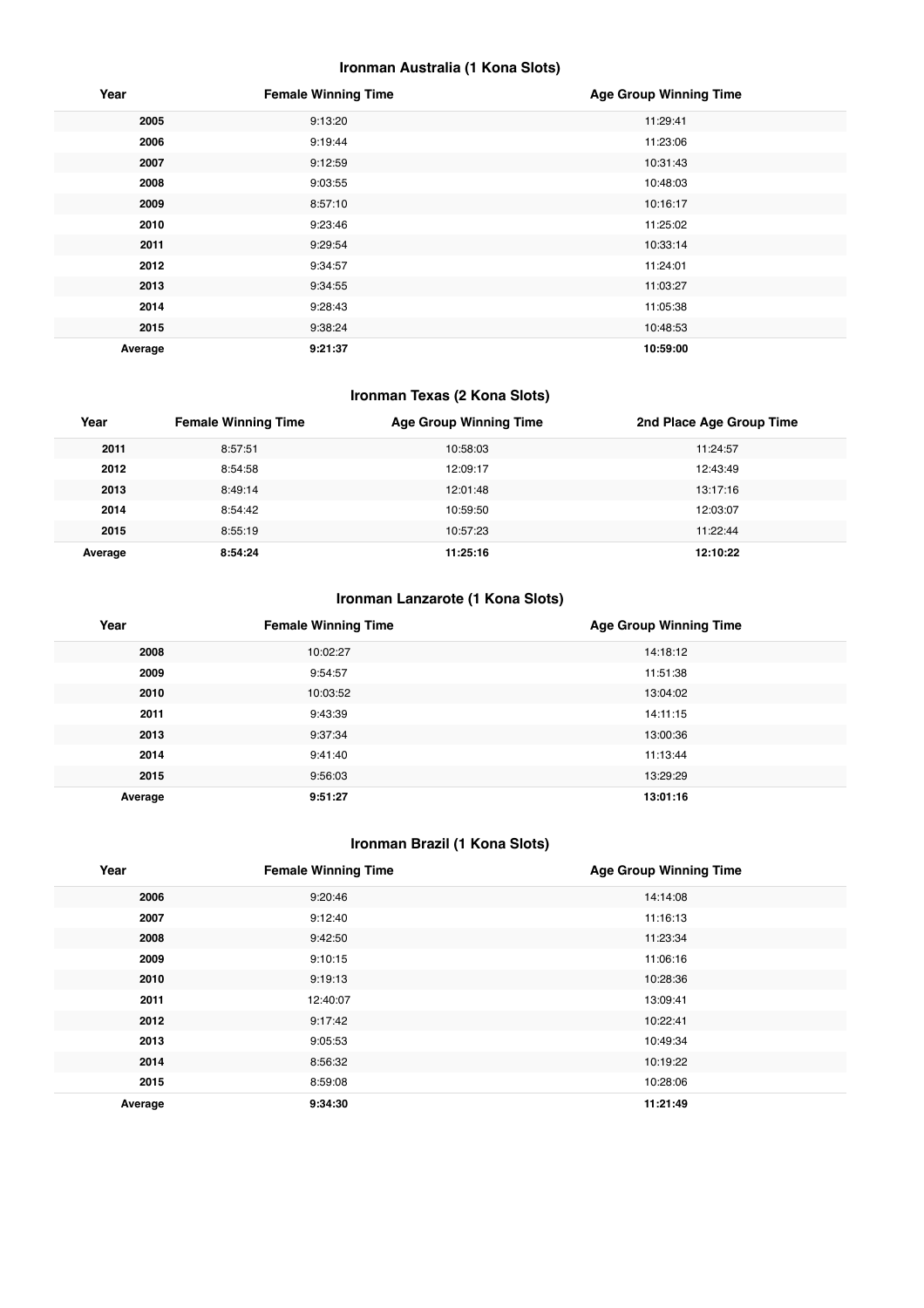#### **Ironman France (1 Kona Slots)**

| Year    | <b>Female Winning Time</b> | <b>Age Group Winning Time</b> |
|---------|----------------------------|-------------------------------|
| 2005    | 10:12:29                   | 13:33:21                      |
| 2006    | 9:56:31                    | 12:31:29                      |
| 2007    | 9:49:11                    | 10:29:46                      |
| 2008    | 9:35:29                    | 11:51:53                      |
| 2011    | 9:34:31                    | 11:57:25                      |
| 2012    | 9:16:05                    | 10:40:13                      |
| 2013    | 9:12:54                    | 12:02:29                      |
| 2014    | 9:12:21                    | 11:18:05                      |
| 2015    | 9:24:50                    | 11:40:26                      |
| Average | 9:34:55                    | 11:47:14                      |

## **Ironman Cairns (1 Kona Slots)**

| Year    | <b>Female Winning Time</b> | <b>Age Group Winning Time</b> |
|---------|----------------------------|-------------------------------|
| 2013    | 9:19:51                    | 12:25:00                      |
| 2014    | 9:16:58                    | 11:30:40                      |
| 2015    | 9:11:49                    | 11:48:13                      |
| Average | 9:16:12                    | 11:54:37                      |

## **Ironman Austria (1 Kona Slots)**

| Year    | <b>Female Winning Time</b> | <b>Age Group Winning Time</b> |
|---------|----------------------------|-------------------------------|
| 2005    | 9:07:04                    | 10:26:08                      |
| 2006    | 9:12:09                    | 10:26:23                      |
| 2007    | 9:08:47                    | 10:01:19                      |
| 2008    | 8:47:26                    | 10:34:51                      |
| 2009    | 8:50:13                    | 10:33:50                      |
| 2010    | 9:18:50                    | 10:37:47                      |
| 2011    | 8:43:34                    | 10:54:13                      |
| 2012    | 9:09:58                    | 11:52:39                      |
| 2013    | 8:59:31                    | 10:52:51                      |
| 2014    | 8:42:42                    | 11:34:05                      |
| 2015    |                            | 11:31:58                      |
| Average | 8:10:55                    | 10:51:27                      |

## **Ironman Frankfurt (1 Kona Slots)**

| Year    | <b>Female Winning Time</b> | <b>Age Group Winning Time</b> |
|---------|----------------------------|-------------------------------|
| 2003    | 9:03:11                    | 11:28:00                      |
| 2005    | 9:15:31                    | 10:23:11                      |
| 2006    | 9:16:17                    | 10:14:45                      |
| 2007    | 9:04:11                    | 10:44:05                      |
| 2008    | 8:51:24                    | 10:03:35                      |
| 2009    | 8:58:08                    | 10:20:07                      |
| 2010    | 9:04:27                    | 10:59:50                      |
| 2011    | 9:12:13                    | 10:05:29                      |
| 2012    | 8:52:33                    | 12:25:04                      |
| 2013    | 8:56:01                    | 9:49:46                       |
| 2014    | 8:52:40                    | 10:04:28                      |
| 2015    | 8:51:00                    | 14:41:56                      |
| Average | 9:01:28                    | 10:56:41                      |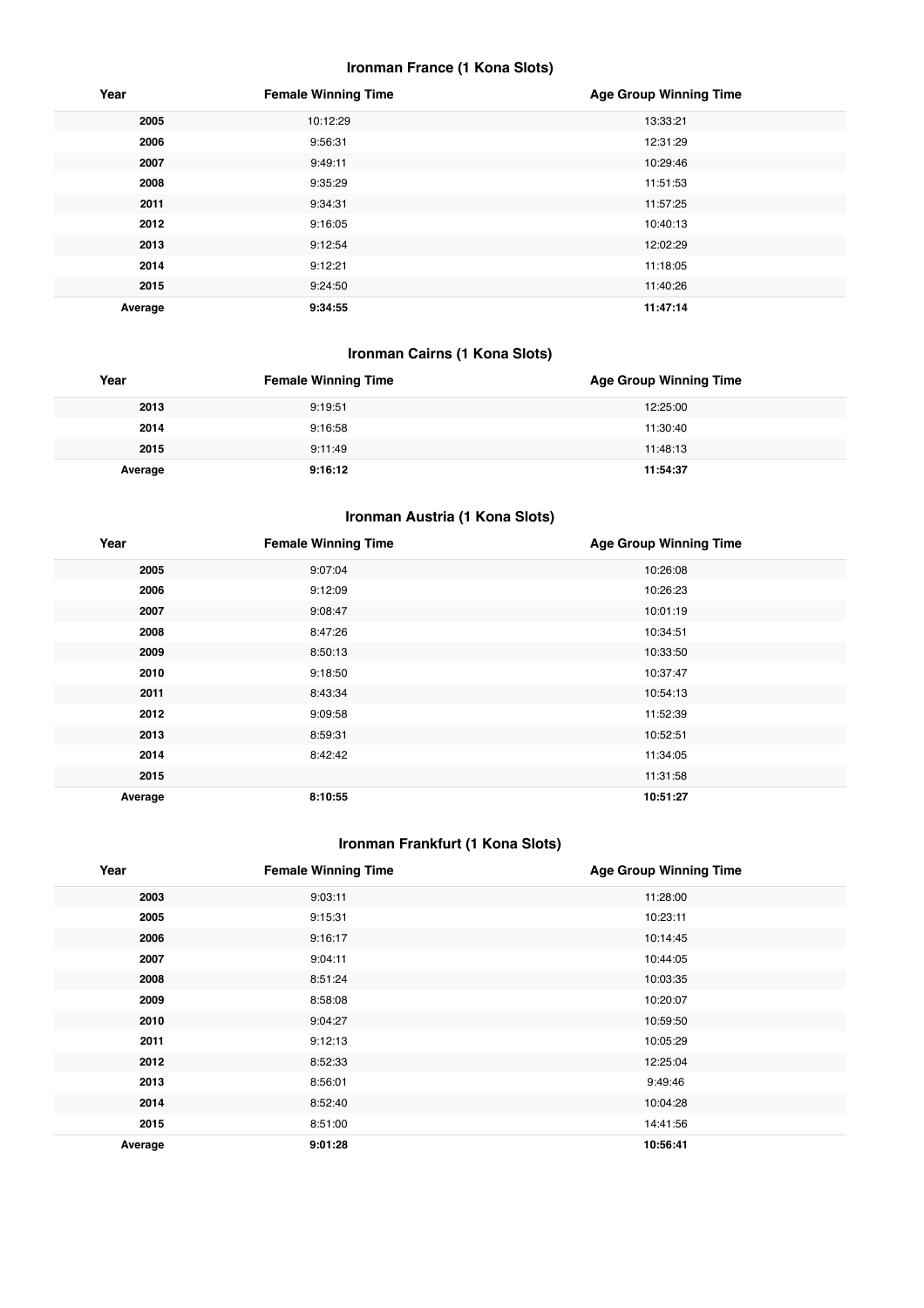## **Ironman UK (1 Kona Slots)**

| Year    | <b>Female Winning Time</b> | <b>Age Group Winning Time</b> |
|---------|----------------------------|-------------------------------|
| 2007    | 9:36:13                    | 12:50:09                      |
| 2008    | 9:49:06                    | 12:09:16                      |
| 2009    | 9:33:59                    | 14:32:47                      |
| 2011    | 9:37:31                    | 11:13:34                      |
| 2012    | 10:08:44                   | 11:54:58                      |
| 2013    | 9:29:12                    | 14:08:54                      |
| 2014    | 9:52:12                    | 11:10:45                      |
| 2015    | 9:31:58                    | 10:58:44                      |
| Average | 9:42:21                    | 12:22:23                      |

## **Ironman Lake Placid (1 Kona Slots)**

| Year    | <b>Female Winning Time</b> | <b>Age Group Winning Time</b> |
|---------|----------------------------|-------------------------------|
| 2002    | 9:29:41                    | 11:18:19                      |
| 2003    | 9:51:55                    | 10:55:10                      |
| 2004    | 9:24:42                    | 10:51:24                      |
| 2006    | 10:11:35                   | 12:06:37                      |
| 2007    | 9:40:20                    | 11:12:48                      |
| 2008    | 9:51:00                    | 11:08:11                      |
| 2009    | 9:29:36                    | 11:37:58                      |
| 2010    | 9:27:30                    | 11:12:05                      |
| 2011    | 9:19:03                    | 10:55:53                      |
| 2012    | 9:47:39                    | 11:15:21                      |
| 2013    | 9:35:06                    | 12:28:13                      |
| 2014    | 9:28:28                    | 10:31:21                      |
| 2015    | 10:13:19                   | 11:53:47                      |
| Average | 9:40:45                    | 11:20:32                      |

## **Ironman Switzerland (1 Kona Slots)**

| Year    | <b>Female Winning Time</b> | <b>Age Group Winning Time</b> |
|---------|----------------------------|-------------------------------|
| 2005    | 9:10:54                    | 11:31:18                      |
| 2006    | 9:24:18                    | 11:11:29                      |
| 2007    | 9:20:43                    | 10:31:23                      |
| 2008    | 9:30:12                    | 10:33:58                      |
| 2009    | 9:14:35                    | 11:13:37                      |
| 2010    | 9:00:04                    | 10:50:10                      |
| 2011    | 9:03:26                    | 11:05:16                      |
| 2012    | 9:20:16                    | 11:02:28                      |
| 2013    | 9:21:31                    | 11:07:21                      |
| 2014    | 9:13:30                    | 10:52:14                      |
| 2015    | 9:21:05                    | 11:38:14                      |
| Average | 9:16:24                    | 11:03:24                      |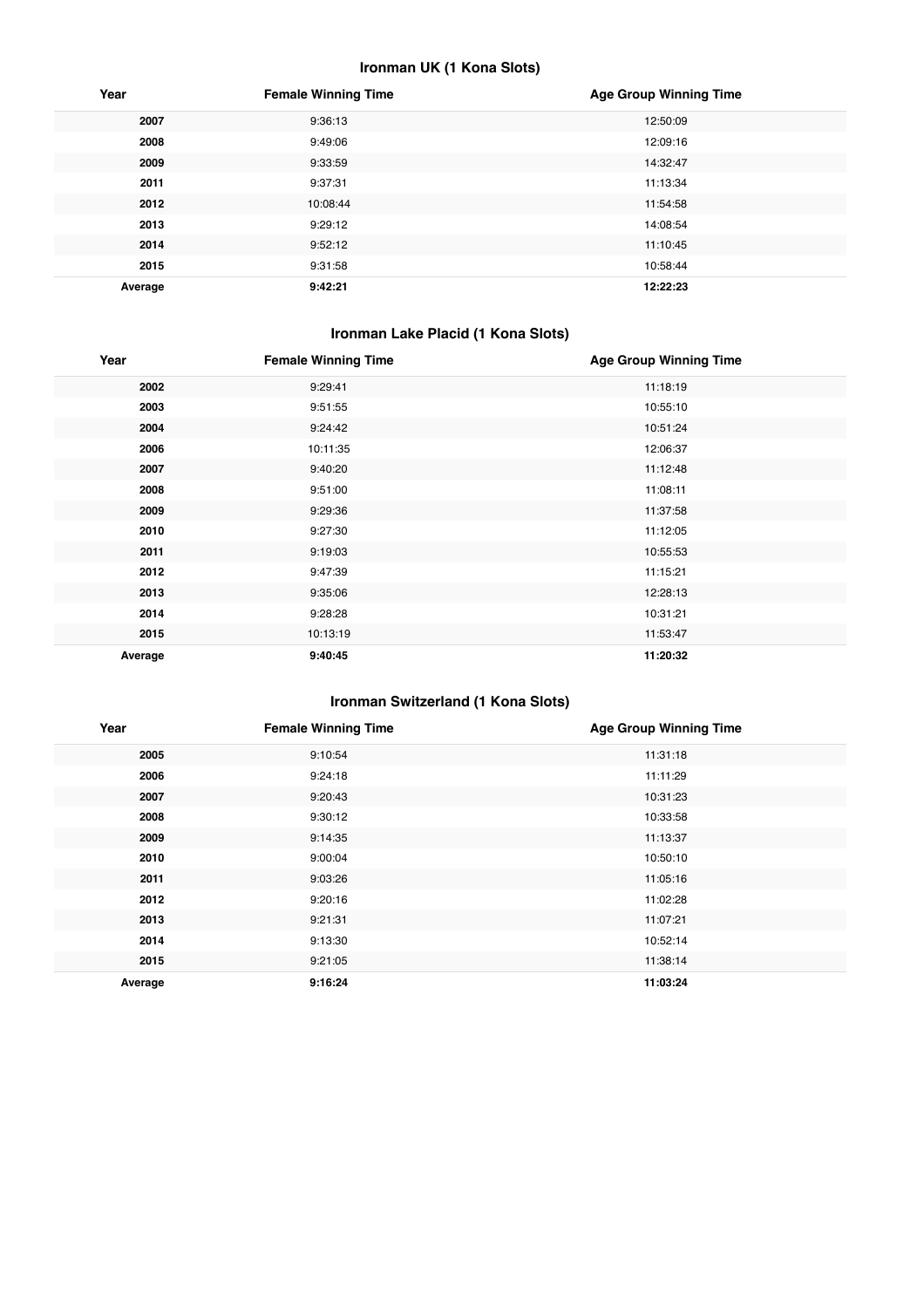## **Ironman Canada (1 Kona Slots)**

| Year    | <b>Female Winning Time</b> | <b>Age Group Winning Time</b> |
|---------|----------------------------|-------------------------------|
| 2004    | 9:16:02                    | 11:06:09                      |
| 2005    | 9:51:31                    | 10:50:33                      |
| 2006    | 9:25:13                    | 10:50:10                      |
| 2007    | 9:41:01                    | 11:00:51                      |
| 2008    | 9:17:58                    | 10:34:14                      |
| 2009    | 9:11:20                    | 10:19:37                      |
| 2010    | 9:13:46                    | 11:20:23                      |
| 2011    | 9:03:13                    | 11:43:00                      |
| 2012    | 9:44:58                    | 11:29:14                      |
| 2013    | 9:28:13                    | 12:00:35                      |
| 2014    | 9:46:58                    | 11:25:51                      |
| 2015    | 9:46:19                    | 12:05:17                      |
| Average | 9:28:52                    | 11:13:49                      |

#### **Ironman Maastricht-Limburg (1 Kona Slots)**

| Year    | <b>Female Winning Time</b> | <b>Age Group Winning Time</b> |
|---------|----------------------------|-------------------------------|
| 2015    | 9:39:24                    | 11:51:28                      |
| Average | 9:39:24                    | 11:51:28                      |

## **Ironman Boulder (1 Kona Slots)**

| Year    | <b>Female Winning Time</b> | <b>Age Group Winning Time</b> |
|---------|----------------------------|-------------------------------|
| 2014    | 9:19:54                    | 11:37:17                      |
| 2015    | 9:53:41                    | 11:08:31                      |
| Average | 9:36:47                    | 11:22:54                      |

## **Ironman Sweden (1 Kona Slots)**

| Year    | <b>Female Winning Time</b> | <b>Age Group Winning Time</b> |
|---------|----------------------------|-------------------------------|
| 2012    | 9:13:27                    | 10:48:22                      |
| 2013    | 8:54:01                    | 10:19:52                      |
| 2014    | 8:56:50                    | 10:39:33                      |
| 2015    | 9:12:27                    | 10:32:30                      |
| Average | 9:04:11                    | 10:35:04                      |

## **Ironman Copenhagen (1 Kona Slots)**

| Year    | <b>Female Winning Time</b> | <b>Age Group Winning Time</b> |
|---------|----------------------------|-------------------------------|
| 2013    | 8:37:36                    | 11:03:31                      |
| 2014    | 8:53:33                    | 11:02:52                      |
| 2015    | 8:59:49                    | 10:42:00                      |
| Average | 8:50:19                    | 10:56:07                      |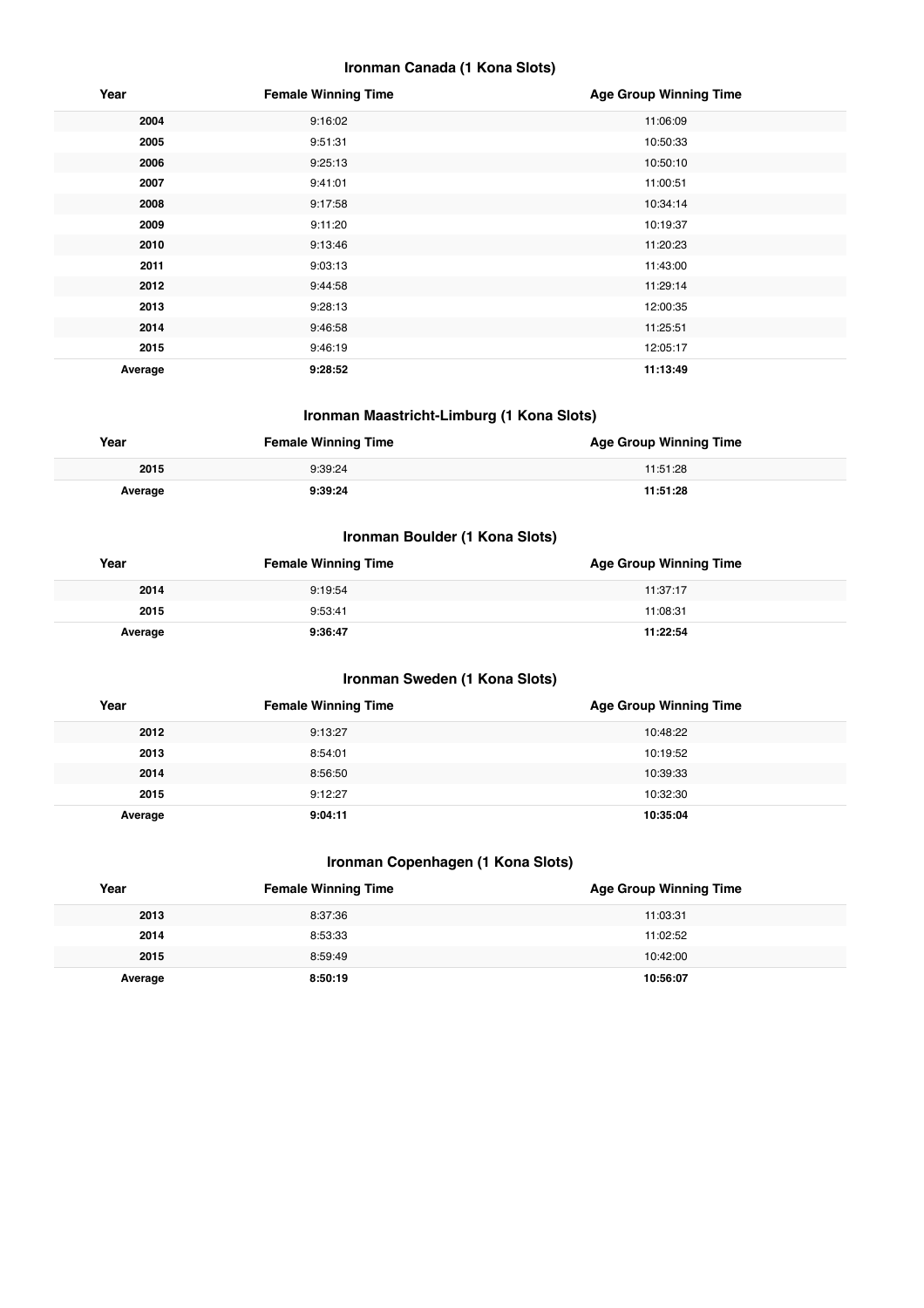## **Ironman Coeur d'Alene (1 Kona Slots)**

| Year    | <b>Female Winning Time</b> | <b>Age Group Winning Time</b> |
|---------|----------------------------|-------------------------------|
| 2003    | 9:42:08                    | 11:09:14                      |
| 2005    | 9:59:08                    | 11:32:12                      |
| 2006    | 9:31:07                    | 11:22:51                      |
| 2007    | 10:27:55                   | 10:59:16                      |
| 2008    | 9:38:58                    | 11:14:35                      |
| 2009    | 9:23:21                    | 10:27:26                      |
| 2010    | 9:17:54                    | 11:38:38                      |
| 2011    | 9:16:40                    | 10:57:13                      |
| 2012    | 9:21:44                    | 11:19:21                      |
| 2013    | 9:16:02                    | 11:44:23                      |
| 2014    | 9:34:32                    | 11:54:05                      |
| 2015    | 9:23:27                    | 12:45:48                      |
| Average | 9:34:24                    | 11:25:25                      |

#### **Ironman Mont-Tremblant (1 Kona Slots)**

| Year    | <b>Female Winning Time</b> | <b>Age Group Winning Time</b> |
|---------|----------------------------|-------------------------------|
| 2012    | 9:30:46                    | 13:42:57                      |
| 2013    | 9:07:56                    | 11:47:49                      |
| 2014    | 9:40:26                    | 12:09:28                      |
| 2015    | 9:09:05                    | 11:45:15                      |
| Average | 9:22:03                    | 12:21:22                      |

Results from Ironman.com. Tables compiled by Russ Cox (russell.m.cox@gmail.com) for www.coachcox.co.uk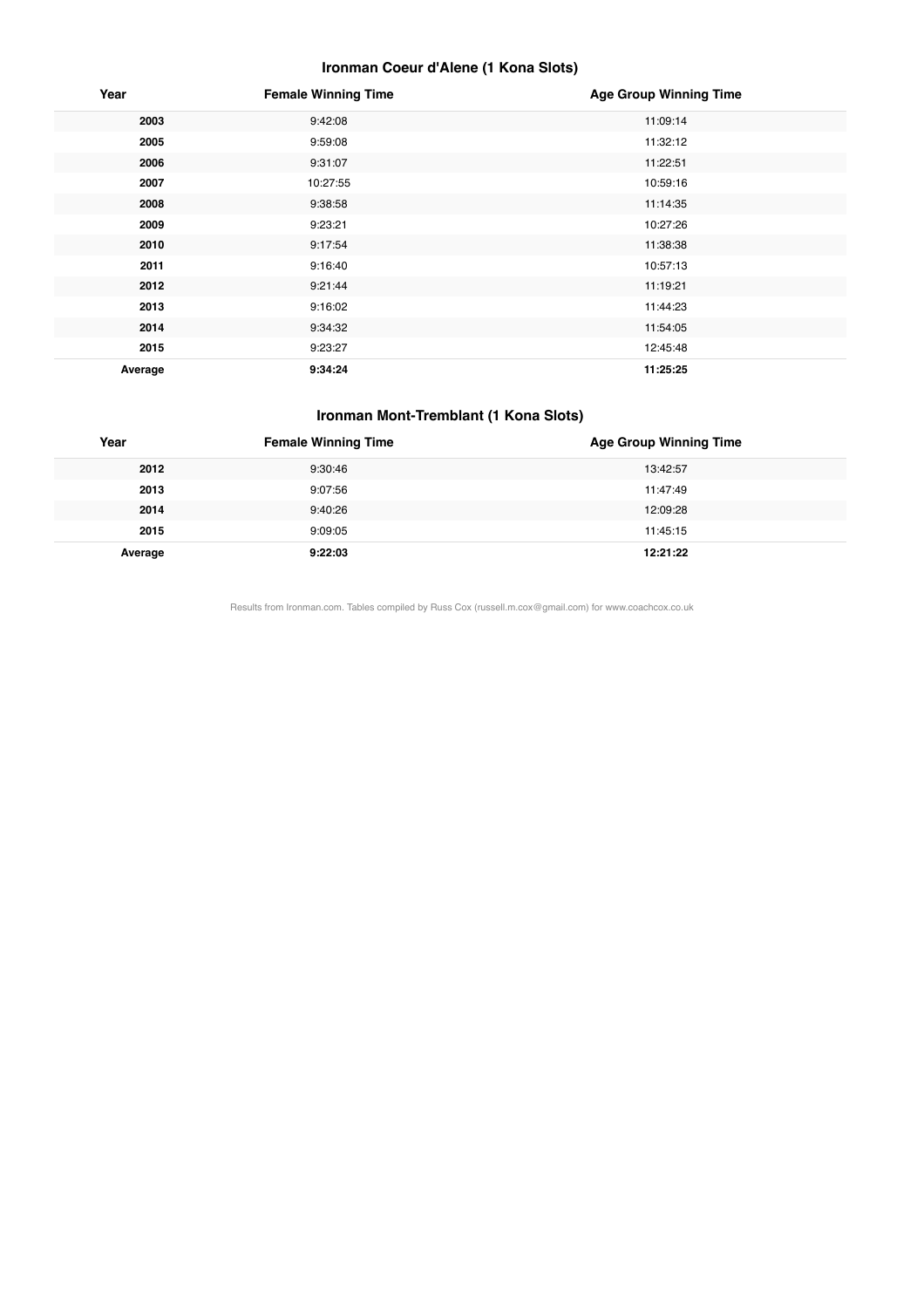## F18-24 Average Top 10 and Kona Qualifying Splits

| Ironman Vichy                 |                     |                     |                    |                        |  |
|-------------------------------|---------------------|---------------------|--------------------|------------------------|--|
| <b>Position</b>               | <b>Average Swim</b> | <b>Average Bike</b> | <b>Average Run</b> | <b>Average Overall</b> |  |
| <b>Female Winner</b>          | 1:03:09             | 5:10:51             | 3:05:46            | 9:25:27                |  |
| <b>1st Age Grouper</b>        | 1:15:08             | 5:37:40             | 4:14:11            | 11:16:41               |  |
| 2nd Age Grouper               | 1:08:43             |                     | 4:27:35            | 13:20:48               |  |
| 3rd Age Grouper               | 1:04:19             | 6:56:22             | 5:21:19            | 13:34:52               |  |
| 4th Age Grouper               | 1:28:38             | 7:12:12             | 5:24:33            | 14:18:00               |  |
| <b>Kona Qualifier Average</b> | 1:15:08             | 5:37:40             | 4:14:11            | 11:16:41               |  |
| Top 10 Age Grouper Average    | 1:14:12             | 4:56:33             | 4:51:54            | 13:07:35               |  |

#### **Ironman Muskoka**

| <b>Position</b>               | <b>Average Swim</b> | <b>Average Bike</b> | <b>Average Run</b> | <b>Average Overall</b> |
|-------------------------------|---------------------|---------------------|--------------------|------------------------|
| <b>Female Winner</b>          | 1:01:18             | 5:25:40             | 3:20:47            | 9:53:37                |
| <b>1st Age Grouper</b>        | 1:03:48             | 5:51:47             | 4:44:32            | 11:45:26               |
| 2nd Age Grouper               | 1:26:58             | 6:52:46             | 4:12:38            | 12:46:57               |
| 3rd Age Grouper               | 1:22:11             | 6:57:23             | 4:43:09            | 13:21:58               |
| 4th Age Grouper               | 1:23:04             | 7:18:32             | 4:40:40            | 13:56:22               |
| 5th Age Grouper               | 1:24:04             | 7:25:13             | 4:54:43            | 14:00:03               |
| 6th Age Grouper               | 1:22:28             | 7:42:42             | 5:05:21            | 14:26:36               |
| 7th Age Grouper               | 1:17:31             | 8:08:37             | 5:33:08            | 15:11:03               |
| 8th Age Grouper               | 1:17:30             | 8:32:32             | 6:38:53            | 16:50:12               |
| <b>Kona Qualifier Average</b> | 1:03:48             | 5:51:47             | 4:44:32            | 11:45:26               |
| Top 10 Age Grouper Average    | 1:19:41             | 7:21:11             | 5:04:08            | 14:02:19               |

#### **Ironman Wisconsin**

| <b>Position</b>               | <b>Average Swim</b> | <b>Average Bike</b> | <b>Average Run</b> | <b>Average Overall</b> |
|-------------------------------|---------------------|---------------------|--------------------|------------------------|
| <b>Female Winner</b>          | 0:56:57             | 5:23:15             | 3:20:35            | 9:47:49                |
| <b>1st Age Grouper</b>        | 1:05:00             | 5:57:49             | 4:07:02            | 11:20:27               |
| 2nd Age Grouper               | 1:12:45             | 6:05:24             | 4:14:43            | 11:44:49               |
| 3rd Age Grouper               | 1:09:34             | 6:10:21             | 4:24:26            | 11:55:52               |
| 4th Age Grouper               | 1:08:25             | 6:20:49             | 4:29:14            | 12:10:29               |
| 5th Age Grouper               | 1:11:17             | 6:34:30             | 4:30:30            | 12:29:41               |
| 6th Age Grouper               | 1:13:42             | 6:29:31             | 4:41:34            | 12:39:25               |
| 7th Age Grouper               | 1:20:55             | 6:40:57             | 4:40:34            | 12:57:13               |
| 8th Age Grouper               | 1:13:10             | 6:42:13             | 5:00:17            | 13:12:11               |
| 9th Age Grouper               | 1:14:18             | 6:43:39             | 5:07:05            | 13:20:08               |
| 10th Age Grouper              | 1:15:21             | 6:50:35             | 5:05:54            | 13:26:56               |
| <b>Kona Qualifier Average</b> | 1:05:00             | 5:57:49             | 4:07:02            | 11:20:27               |
| Top 10 Age Grouper Average    | 1:12:27             | 6:27:35             | 4:38:08            | 12:31:43               |

#### **Ironman Wales**

| <b>Position</b>               | <b>Average Swim</b> | <b>Average Bike</b> | <b>Average Run</b> | <b>Average Overall</b> |
|-------------------------------|---------------------|---------------------|--------------------|------------------------|
| <b>Female Winner</b>          | 0:58:39             | 5:42:08             | 3:18:40            | 10:09:10               |
| <b>1st Age Grouper</b>        | 1:08:15             | 6:46:00             | 4:11:30            | 12:19:58               |
| 2nd Age Grouper               | 1:10:59             | 7:16:56             | 4:36:10            | 13:23:21               |
| 3rd Age Grouper               | 1:12:19             | 7:39:21             | 4:54:33            | 14:05:41               |
| 4th Age Grouper               | 1:18:28             | 7:33:13             | 5:38:52            | 14:53:50               |
| 5th Age Grouper               | 1:22:47             | 7:44:54             | 5:30:52            | 15:02:24               |
| 6th Age Grouper               | 1:20:05             | 7:45:07             | 6:05:46            | 15:33:42               |
| <b>Kona Qualifier Average</b> | 1:08:15             | 6:46:00             | 4:11:30            | 12:19:58               |
| Top 10 Age Grouper Average    | 1:13:16             | 7:21:14             | 4:53:06            | 13:46:54               |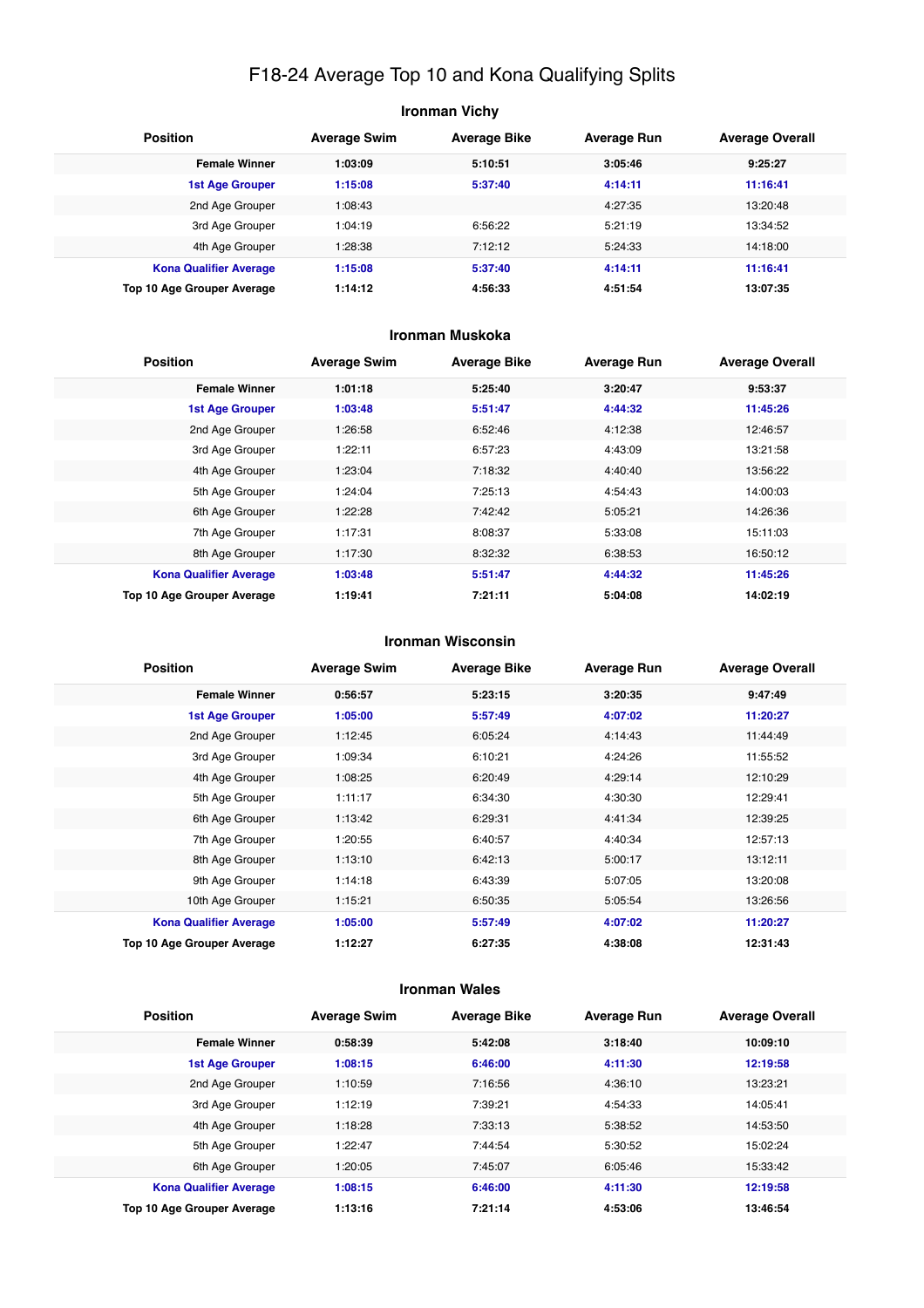#### **Ironman Lake Tahoe**

| <b>Position</b>               | <b>Average Swim</b> | <b>Average Bike</b> | <b>Average Run</b> | <b>Average Overall</b> |
|-------------------------------|---------------------|---------------------|--------------------|------------------------|
| <b>Female Winner</b>          | 0:59:46             | 5:34:49             | 3:33:30            | 10:13:54               |
| <b>1st Age Grouper</b>        | 1:03:49             | 6:22:02             | 4:42:46            | 12:17:53               |
| 2nd Age Grouper               | 1:05:49             | 6:45:08             | 4:50:51            | 12:56:01               |
| 3rd Age Grouper               | 1:10:59             | 6:41:59             | 5:21:24            | 13:29:19               |
| 4th Age Grouper               | 1:05:10             | 7:42:16             | 4:55:36            | 14:01:29               |
| 5th Age Grouper               | 0:31:57             | 7:36:51             | 5:32:03            | 14:33:21               |
| 6th Age Grouper               | 1:15:18             | 6:46:21             | 6:00:19            | 14:22:44               |
| 7th Age Grouper               | 1:22:04             | 7:15:59             | 6:01:25            | 14:58:57               |
| 8th Age Grouper               | 0:59:34             | 8:17:41             | 6:19:30            | 15:53:10               |
| 9th Age Grouper               | 1:21:50             | 8:00:21             | 6:33:50            | 16:12:47               |
| <b>Kona Qualifier Average</b> | 1:03:49             | 6:22:02             | 4:42:46            | 12:17:53               |
| Top 10 Age Grouper Average    | 1:03:52             | 7:11:12             | 5:24:19            | 14:00:16               |

#### **Ironman Mallorca**

| <b>Position</b>               | <b>Average Swim</b> | <b>Average Bike</b> | <b>Average Run</b> | <b>Average Overall</b> |
|-------------------------------|---------------------|---------------------|--------------------|------------------------|
| <b>Female Winner</b>          | 0:56:21             | 5:09:44             | 3:12:35            | 9:24:32                |
| <b>1st Age Grouper</b>        | 1:04:41             | 5:59:16             | 3:54:06            | 11:07:05               |
| 2nd Age Grouper               | 1:18:59             | 6:25:13             | 4:03:27            | 11:57:50               |
| 3rd Age Grouper               | 0:59:55             | 6:10:20             | 4:12:33            | 11:30:09               |
| 4th Age Grouper               | 0:57:16             | 6:15:37             | 4:43:48            | 12:15:19               |
| <b>Kona Qualifier Average</b> | 1:04:41             | 5:59:16             | 3:54:06            | 11:07:05               |
| Top 10 Age Grouper Average    | 1:07:25             | 6:12:29             | 4:08:34            | 11:39:13               |

#### **Ironman Chattanooga**

| <b>Position</b>               | <b>Average Swim</b> | <b>Average Bike</b> | <b>Average Run</b> | <b>Average Overall</b> |
|-------------------------------|---------------------|---------------------|--------------------|------------------------|
| <b>Female Winner</b>          | 0:44:53             | 4:55:39             | 3:10:10            | 8:55:27                |
| <b>1st Age Grouper</b>        | 0:58:10             | 6:09:46             | 4:12:54            | 11:29:15               |
| 2nd Age Grouper               | 0:59:45             | 6:15:50             | 4:37:20            | 12:05:41               |
| 3rd Age Grouper               | 0:55:17             | 6:43:45             | 5:06:27            | 12:56:32               |
| 4th Age Grouper               | 0:56:21             | 6:22:52             | 4:37:31            | 12:06:33               |
| 5th Age Grouper               | 1:01:11             | 6:53:16             | 4:59:03            | 13:09:08               |
| 6th Age Grouper               | 0:54:32             | 7:17:00             | 5:41:51            | 14:09:39               |
| 7th Age Grouper               | 1:11:06             | 6:45:48             | 6:17:16            | 14:34:44               |
| 8th Age Grouper               | 1:03:26             | 6:46:37             | 6:38:11            | 14:38:42               |
| 9th Age Grouper               | 1:07:27             | 8:04:23             | 5:32:36            | 14:57:16               |
| 10th Age Grouper              | 1:05:38             | 7:30:18             | 5:56:06            | 14:57:32               |
| <b>Kona Qualifier Average</b> | 0:58:10             | 6:09:46             | 4:12:54            | 11:29:15               |
| Top 10 Age Grouper Average    | 1:00:28             | 6:46:04             | 5:11:59            | 13:12:02               |

#### **Ironman Barcelona**

| <b>Position</b>               | <b>Average Swim</b> | <b>Average Bike</b> | <b>Average Run</b> | <b>Average Overall</b> |
|-------------------------------|---------------------|---------------------|--------------------|------------------------|
| <b>Female Winner</b>          | 1:00:19             | 4:41:29             | 3:03:25            | 8:48:02                |
| <b>1st Age Grouper</b>        | 1:18:30             | 5:50:04             | 4:39:25            | 11:55:05               |
| 2nd Age Grouper               | 1:04:51             | 5:50:09             | 4:53:33            | 11:54:57               |
| 3rd Age Grouper               | 1:31:52             | 6:49:01             | 5:29:42            | 14:07:38               |
| <b>Kona Qualifier Average</b> | 1:18:30             | 5:50:04             | 4:39:25            | 11:55:05               |
| Top 10 Age Grouper Average    | 1:18:26             | 6:04:49             | 4:55:31            | 12:28:11               |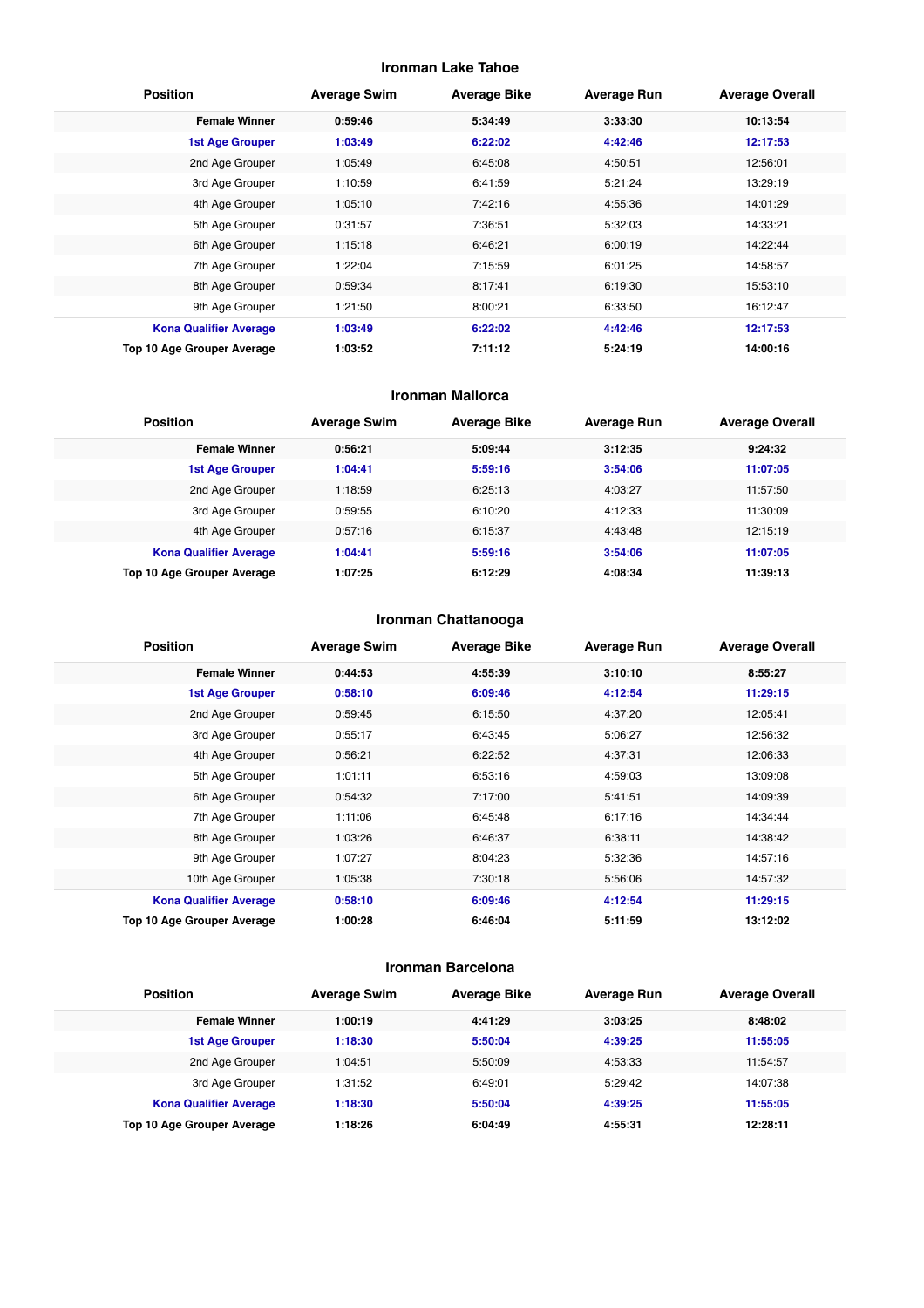## **Ironman World Championship**

| <b>Position</b>               | <b>Average Swim</b> | <b>Average Bike</b> | <b>Average Run</b> | <b>Average Overall</b> |
|-------------------------------|---------------------|---------------------|--------------------|------------------------|
| <b>Female Winner</b>          | 0:57:25             | 5:01:56             | 2:59:45            | 9:03:53                |
| <b>1st Age Grouper</b>        | 1:02:21             | 5:32:26             | 3:36:14            | 10:17:19               |
| 2nd Age Grouper               | 1:07:47             | 5:43:30             | 3:37:45            | 10:35:36               |
| 3rd Age Grouper               | 1:05:05             | 5:42:59             | 3:50:49            | 10:45:20               |
| 4th Age Grouper               | 1:02:06             | 5:54:41             | 3:50:24            | 10:53:39               |
| 5th Age Grouper               | 1:05:54             | 5:53:16             | 3:53:01            | 11:00:16               |
| 6th Age Grouper               | 1:08:13             | 5:58:20             | 3:52:57            | 11:06:53               |
| 7th Age Grouper               | 1:06:59             | 5:55:40             | 4:02:06            | 11:12:20               |
| 8th Age Grouper               | 1:11:53             | 6:05:58             | 3:54:02            | 11:19:31               |
| 9th Age Grouper               | 1:11:25             | 6:02:36             | 4:07:33            | 11:30:15               |
| 10th Age Grouper              | 1:10:08             | 6:11:43             | 4:08:22            | 11:38:00               |
| <b>Kona Qualifier Average</b> | 1:02:21             | 5:32:26             | 3:36:14            | 10:17:19               |
| Top 10 Age Grouper Average    | 1:07:11             | 5:54:07             | 3:53:19            | 11:01:55               |

#### **Ironman Louisville**

| <b>Position</b>               | <b>Average Swim</b> | <b>Average Bike</b> | <b>Average Run</b> | <b>Average Overall</b> |
|-------------------------------|---------------------|---------------------|--------------------|------------------------|
| <b>Female Winner</b>          | 0:53:32             | 5:16:29             | 3:19:50            | 9:36:15                |
| <b>1st Age Grouper</b>        | 1:02:46             | 5:51:36             | 4:03:36            | 11:06:54               |
| 2nd Age Grouper               | 1:08:26             | 6:01:14             | 4:09:42            | 11:30:55               |
| 3rd Age Grouper               | 1:05:44             | 6:19:08             | 4:16:40            | 11:54:15               |
| 4th Age Grouper               | 1:05:41             | 6:25:18             | 4:41:24            | 12:25:23               |
| 5th Age Grouper               | 1:09:04             | 6:28:03             | 4:45:13            | 12:36:37               |
| 6th Age Grouper               | 1:13:56             | 6:38:17             | 5:02:24            | 13:08:57               |
| 7th Age Grouper               | 1:12:09             | 6:46:30             | 5:16:40            | 13:31:39               |
| 8th Age Grouper               | 1:11:30             | 6:50:04             | 5:29:20            | 13:45:43               |
| 9th Age Grouper               | 1:15:27             | 7:04:49             | 5:27:39            | 14:01:51               |
| 10th Age Grouper              | 1:21:19             | 6:55:06             | 5:22:44            | 13:55:17               |
| <b>Kona Qualifier Average</b> | 1:02:46             | 5:51:36             | 4:03:36            | 11:06:54               |
| Top 10 Age Grouper Average    | 1:10:28             | 6:31:43             | 4:51:08            | 12:46:54               |

## **Ironman Maryland**

| <b>Position</b>               | <b>Average Swim</b> | <b>Average Bike</b> | <b>Average Run</b> | <b>Average Overall</b> |
|-------------------------------|---------------------|---------------------|--------------------|------------------------|
| <b>Female Winner</b>          | 0:53:01             | 5:06:43             | 3:26:46            | 9:34:29                |
| <b>1st Age Grouper</b>        | 1:01:19             | 5:59:43             | 4:16:20            | 11:27:49               |
| 2nd Age Grouper               | 1:01:22             | 6:18:26             | 4:20:47            | 11:55:01               |
| 3rd Age Grouper               | 1:15:28             | 6:22:12             | 4:47:18            | 12:46:40               |
| 4th Age Grouper               | 1:14:24             | 7:08:36             | 4:57:37            | 13:40:37               |
| 5th Age Grouper               | 1:08:29             | 7:13:54             | 5:09:40            | 13:52:50               |
| 6th Age Grouper               | 1:31:05             | 7:05:22             | 5:21:28            | 14:12:23               |
| 7th Age Grouper               | 1:34:38             | 6:26:09             | 4:16:35            | 12:35:20               |
| 8th Age Grouper               | 1:42:56             | 6:19:24             | 4:35:29            | 12:51:24               |
| 9th Age Grouper               | 1:24:40             | 6:16:33             | 5:04:15            | 13:05:57               |
| 10th Age Grouper              | 1:30:10             | 6:37:04             | 4:55:24            | 13:17:23               |
| <b>Kona Qualifier Average</b> | 1:01:19             | 5:59:43             | 4:16:20            | 11:27:49               |
| Top 10 Age Grouper Average    | 1:17:17             | 6:37:13             | 4:47:22            | 12:58:47               |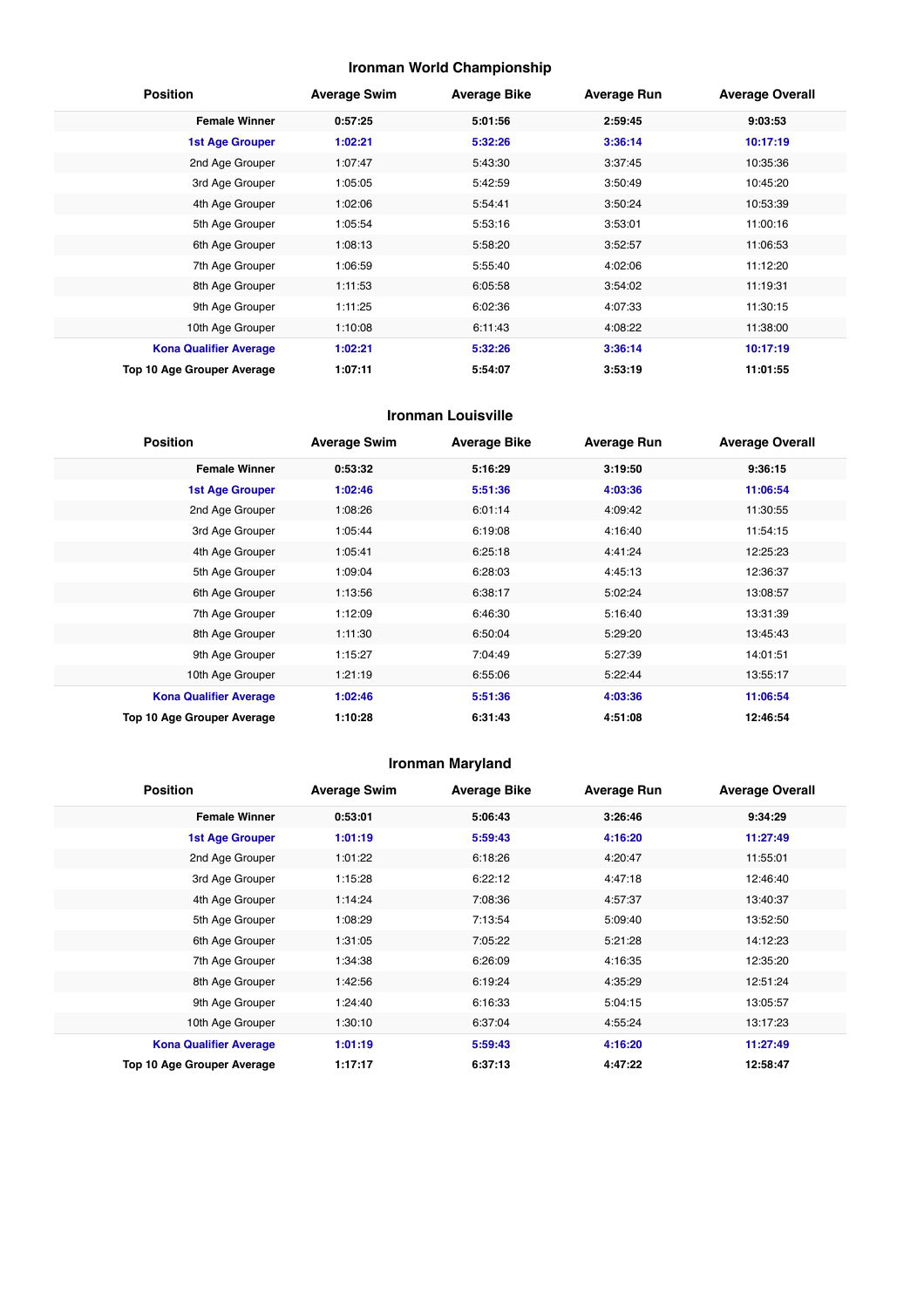#### **Ironman Los Cabos**

| <b>Position</b>               | <b>Average Swim</b> | <b>Average Bike</b> | <b>Average Run</b> | <b>Average Overall</b> |
|-------------------------------|---------------------|---------------------|--------------------|------------------------|
| <b>Female Winner</b>          | 0:53:11             | 5:06:17             | 6:23:48            | 9:26:08                |
| <b>1st Age Grouper</b>        | 1:07:59             | 6:46:43             | 5:14:57            | 13:22:22               |
| 2nd Age Grouper               | 1:21:33             | 7:37:29             | 4:39:35            | 13:52:35               |
| 3rd Age Grouper               | 1:17:24             | 7:27:17             | 6:01:12            | 15:18:14               |
| <b>Kona Qualifier Average</b> | 1:07:59             | 6:46:43             | 5:14:57            | 13:22:22               |
| Top 10 Age Grouper Average    | 1:15:17             | 7:15:08             | 5:10:03            | 13:57:37               |

#### **Ironman Florida**

| <b>Position</b>               | <b>Average Swim</b> | <b>Average Bike</b> | <b>Average Run</b> | <b>Average Overall</b> |
|-------------------------------|---------------------|---------------------|--------------------|------------------------|
| <b>Female Winner</b>          | 0:58:39             | 4:56:41             | 3:09:30            | 9:04:51                |
| <b>1st Age Grouper</b>        | 0:58:34             | 5:35:27             | 3:46:40            | 10:29:05               |
| 2nd Age Grouper               | 1:02:00             | 5:48:00             | 4:11:02            | 11:09:53               |
| 3rd Age Grouper               | 1:01:02             | 5:54:04             | 4:30:35            | 11:35:07               |
| 4th Age Grouper               | 1:05:34             | 6:00:19             | 4:39:07            | 11:56:23               |
| 5th Age Grouper               | 1:03:27             | 6:26:39             | 4:30:27            | 12:14:55               |
| 6th Age Grouper               | 1:06:47             | 6:27:25             | 4:55:07            | 12:42:19               |
| 7th Age Grouper               | 1:07:32             | 6:36:49             | 5:08:07            | 13:07:02               |
| 8th Age Grouper               | 1:10:39             | 6:34:54             | 5:13:11            | 13:13:25               |
| 9th Age Grouper               | 1:14:15             | 6:43:00             | 5:35:40            | 13:50:37               |
| 10th Age Grouper              | 1:24:41             | 7:10:12             | 5:04:27            | 14:03:50               |
| <b>Kona Qualifier Average</b> | 0:58:34             | 5:35:27             | 3:46:40            | 10:29:05               |
| Top 10 Age Grouper Average    | 1:06:34             | 6:16:45             | 4:42:55            | 12:19:23               |

#### **Ironman Fortaleza**

| <b>Position</b>               | <b>Average Swim</b> | <b>Average Bike</b> | Average Run | <b>Average Overall</b> |
|-------------------------------|---------------------|---------------------|-------------|------------------------|
| <b>Female Winner</b>          | 0:51:52             | 4:57:46             | 3:15:59     | 9:09:20                |
| 1st Age Grouper               | 1:42:43             | 6:39:10             | 5:13:54     | 13:46:09               |
| <b>Kona Qualifier Average</b> | 1:42:43             | 6:39:10             | 5:13:54     | 13:46:09               |

## **Ironman Malaysia**

| <b>Position</b>               | <b>Average Swim</b> | <b>Average Bike</b> | <b>Average Run</b> | <b>Average Overall</b> |
|-------------------------------|---------------------|---------------------|--------------------|------------------------|
| <b>Female Winner</b>          | 0:59:11             | 4:58:44             | 3:23:11            | 9:26:38                |
| <b>1st Age Grouper</b>        | 1:10:13             | 6:19:00             | 4:33:31            | 12:11:23               |
| 2nd Age Grouper               | 1:06:00             | 7:21:18             | 5:50:24            | 14:31:29               |
| 3rd Age Grouper               | 1:36:05             | 7:48:07             | 6:15:29            | 15:56:21               |
| <b>Kona Qualifier Average</b> | 1:10:13             | 6:19:00             | 4:33:31            | 12:11:23               |
| Top 10 Age Grouper Average    | 1:17:26             | 7:09:28             | 5:33:08            | 14:13:04               |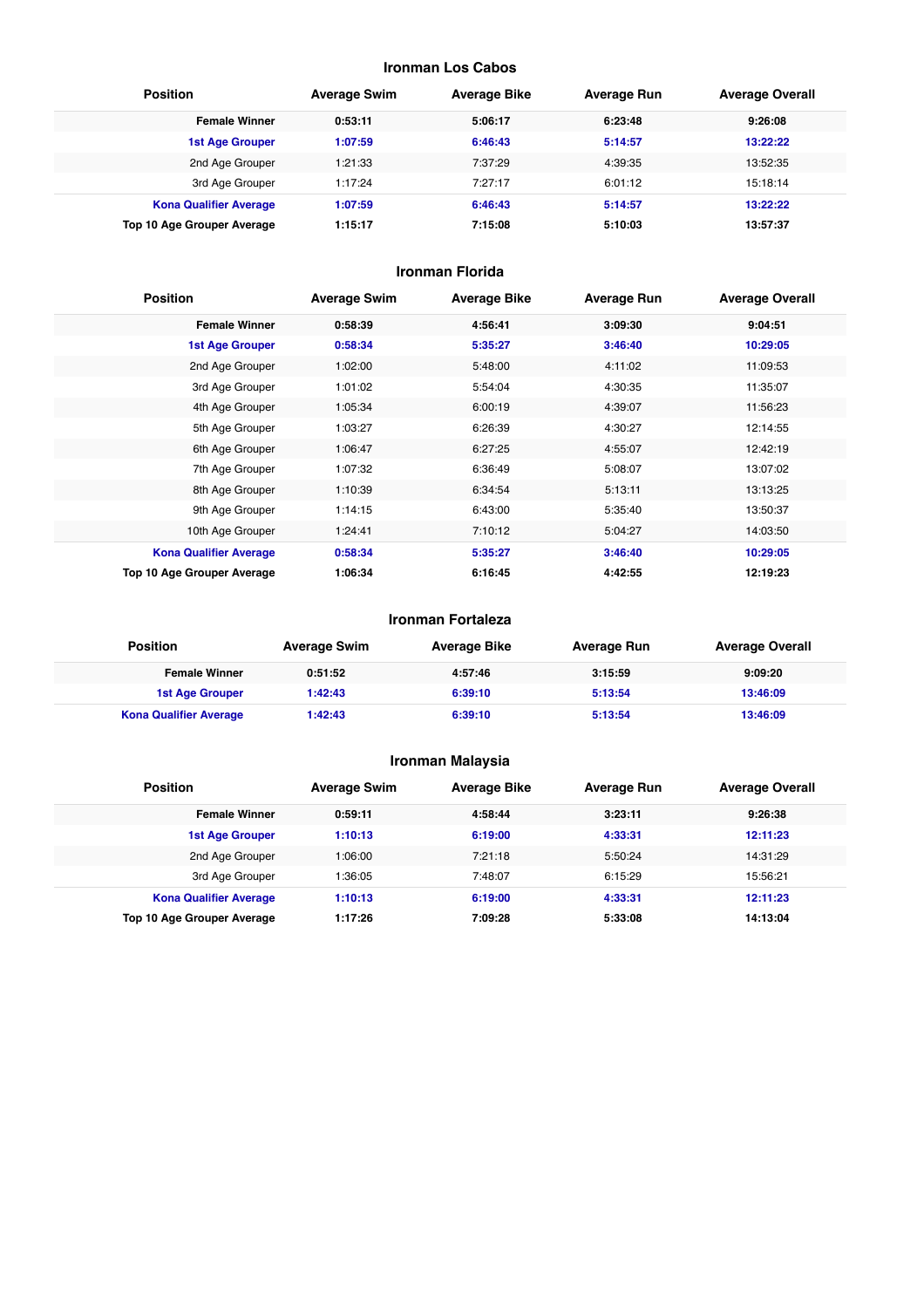#### **Ironman Arizona**

| <b>Position</b>               | <b>Average Swim</b> | <b>Average Bike</b> | <b>Average Run</b> | <b>Average Overall</b> |
|-------------------------------|---------------------|---------------------|--------------------|------------------------|
| <b>Female Winner</b>          | 0:57:13             | 5:00:14             | 3:08:59            | 9:11:01                |
| <b>1st Age Grouper</b>        | 1:06:56             | 5:51:35             | 4:00:02            | 11:06:48               |
| 2nd Age Grouper               | 1:10:42             | 5:57:53             | 4:19:05            | 11:37:58               |
| 3rd Age Grouper               | 1:09:36             | 6:17:57             | 4:30:10            | 12:09:04               |
| 4th Age Grouper               | 1:08:14             | 6:24:22             | 4:40:41            | 12:22:51               |
| 5th Age Grouper               | 1:15:29             | 6:47:13             | 4:56:26            | 13:11:56               |
| 6th Age Grouper               | 1:20:12             | 6:42:28             | 5:03:09            | 13:19:05               |
| 7th Age Grouper               | 1:26:49             | 6:58:56             | 5:28:19            | 14:10:04               |
| 8th Age Grouper               | 1:24:50             | 7:06:29             | 5:21:59            | 14:05:52               |
| 9th Age Grouper               | 1:27:04             | 7:04:39             | 5:55:19            | 14:41:38               |
| 10th Age Grouper              | 1:25:07             | 7:09:23             | 6:18:48            | 15:13:15               |
| <b>Kona Qualifier Average</b> | 1:05:44             | 5:51:50             | 4:02:17            | 11:07:56               |
| Top 10 Age Grouper Average    | 1:16:51             | 6:36:32             | 5:00:46            | 13:06:44               |

#### **Ironman Cozumel**

| <b>Position</b>               | <b>Average Swim</b> | <b>Average Bike</b> | <b>Average Run</b> | <b>Average Overall</b> |
|-------------------------------|---------------------|---------------------|--------------------|------------------------|
| <b>Female Winner</b>          | 0:49:18             | 5:00:51             | 3:11:56            | 9:08:24                |
| 1st Age Grouper               | 0:59:45             | 5:50:48             | 4:13:26            | 11:11:37               |
| 2nd Age Grouper               | 1:01:08             | 6:23:21             | 4:42:36            | 12:15:08               |
| 3rd Age Grouper               | 1:10:19             | 6:48:58             | 5:16:21            | 13:28:14               |
| 4th Age Grouper               | 1:10:34             | 7:08:59             | 5:37:25            | 14:08:55               |
| 5th Age Grouper               | 1:22:17             | 7:16:48             | 6:07:43            | 14:55:10               |
| 6th Age Grouper               | 0:55:03             | 5:42:02             | 5:50:04            | 15:06:14               |
| 7th Age Grouper               | 1:11:37             | 7:41:32             | 5:58:49            | 15:15:14               |
| 8th Age Grouper               | 1:26:46             | 7:40:08             | 5:55:41            | 15:21:49               |
| 9th Age Grouper               | 0:47:03             | 7:07:25             | 6:43:51            | 14:54:19               |
| <b>Kona Qualifier Average</b> | 0:59:45             | 5:50:48             | 4:13:26            | 11:11:37               |
| Top 10 Age Grouper Average    | 1:07:54             | 6:42:22             | 5:22:31            | 13:39:10               |

## **Ironman Western Australia**

| <b>Position</b>               | <b>Average Swim</b> | <b>Average Bike</b> | <b>Average Run</b> | <b>Average Overall</b> |
|-------------------------------|---------------------|---------------------|--------------------|------------------------|
| <b>Female Winner</b>          | 0:55:48             | 4:59:23             | 3:12:57            | 9:10:38                |
| <b>1st Age Grouper</b>        | 1:02:07             | 5:39:22             | 3:57:38            | 10:43:15               |
| 2nd Age Grouper               | 1:05:59             | 5:52:33             | 4:23:14            | 11:27:43               |
| 3rd Age Grouper               | 1:08:57             | 6:01:04             | 4:29:35            | 11:44:41               |
| 4th Age Grouper               | 1:12:46             | 6:12:26             | 4:48:14            | 12:19:16               |
| 5th Age Grouper               | 1:02:26             | 6:24:59             | 5:27:09            | 13:09:19               |
| 6th Age Grouper               | 1:10:55             | 6:38:39             | 5:23:30            | 13:26:51               |
| 7th Age Grouper               | 1:15:57             | 7:01:39             | 5:26:17            | 13:52:28               |
| 8th Age Grouper               | 1:15:05             | 6:37:35             | 6:11:24            | 14:32:19               |
| 9th Age Grouper               | 1:23:21             | 7:06:39             | 6:10:40            | 14:54:50               |
| 10th Age Grouper              | 1:35:47             | 7:03:15             | 6:07:12            | 15:01:08               |
| <b>Kona Qualifier Average</b> | 1:02:07             | 5:39:22             | 3:57:38            | 10:43:15               |
| Top 10 Age Grouper Average    | 1:09:57             | 6:18:25             | 5:00:00            | 12:38:28               |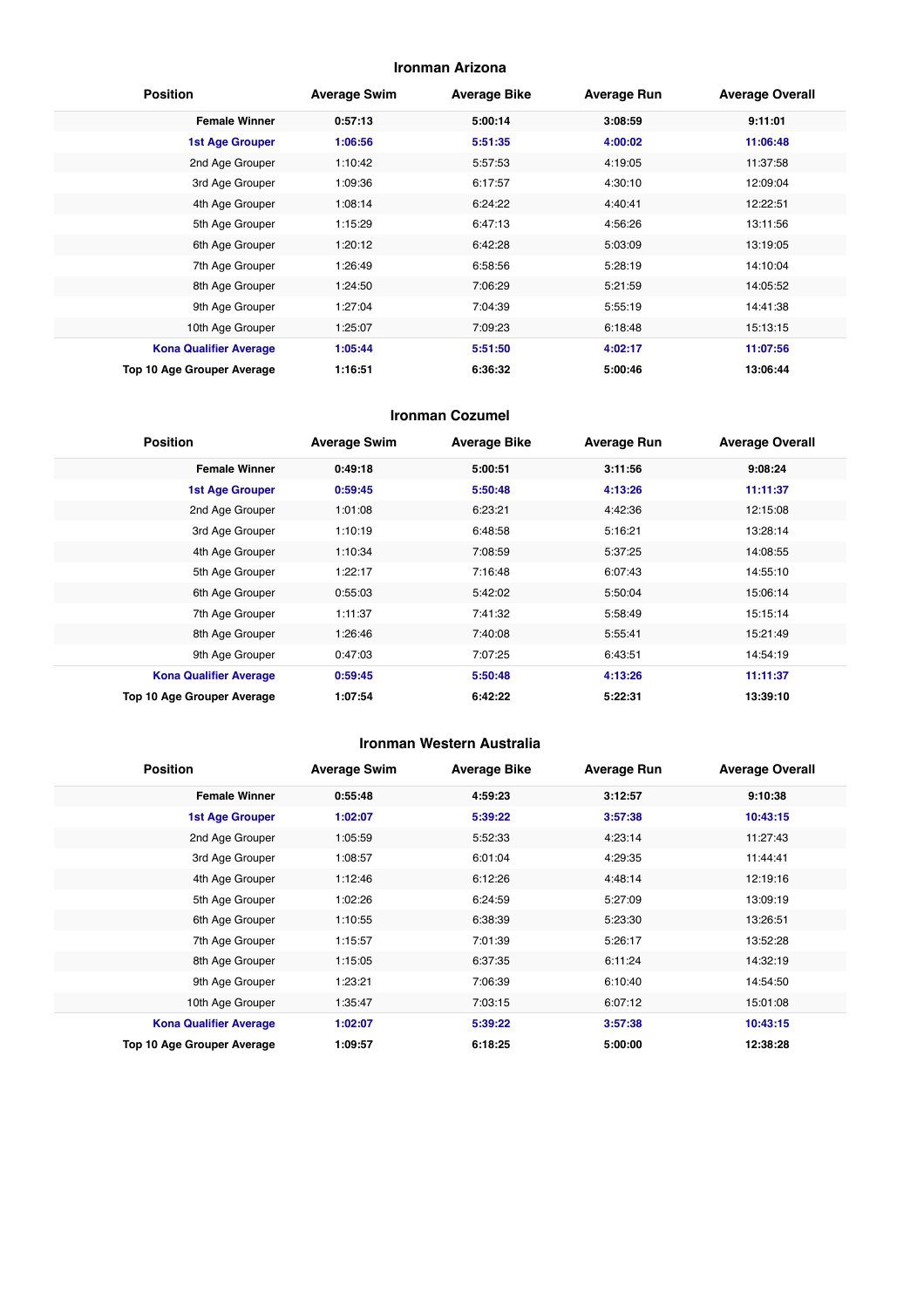#### **Ironman New Zealand**

| <b>Position</b>               | <b>Average Swim</b> | <b>Average Bike</b> | <b>Average Run</b> | <b>Average Overall</b> |
|-------------------------------|---------------------|---------------------|--------------------|------------------------|
| <b>Female Winner</b>          | 0:50:18             | 5:09:42             | 3:13:07            | 9:18:08                |
| 1st Age Grouper               | 1:02:28             | 5:54:28             | 4:02:41            | 11:07:56               |
| 2nd Age Grouper               | 1:03:47             | 6:16:10             | 4:28:13            | 11:58:53               |
| 3rd Age Grouper               | 1:08:38             | 6:38:35             | 4:50:09            | 12:49:46               |
| 4th Age Grouper               | 1:07:59             | 6:41:48             | 5:00:52            | 13:07:11               |
| 5th Age Grouper               | 1:00:58             | 6:06:30             | 6:07:19            | 13:27:38               |
| 6th Age Grouper               | 0:58:11             | 7:05:06             | 5:18:58            | 13:45:42               |
| 7th Age Grouper               | 1:09:09             | 7:13:43             | 5:09:27            | 13:47:02               |
| 8th Age Grouper               | 1:09:48             | 7:13:42             | 4:59:30            | 13:34:29               |
| 9th Age Grouper               | 1:15:11             | 7:12:12             | 5:23:22            | 14:05:45               |
| 10th Age Grouper              | 1:10:00             | 7:35:04             | 5:51:09            | 14:49:58               |
| <b>Kona Qualifier Average</b> | 1:02:28             | 5:54:28             | 4:02:41            | 11:07:56               |
| Top 10 Age Grouper Average    | 1:05:30             | 6:35:39             | 4:57:40            | 12:52:17               |

#### **Ironman Melbourne**

| <b>Position</b>                   | <b>Average Swim</b> | <b>Average Bike</b> | <b>Average Run</b> | <b>Average Overall</b> |
|-----------------------------------|---------------------|---------------------|--------------------|------------------------|
| <b>Female Winner</b>              | 0:53:25             | 4:46:42             | 3:04:12            | 8:48:33                |
| <b>1st Age Grouper</b>            | 1:04:23             | 5:28:51             | 4:11:22            | 10:51:33               |
| 2nd Age Grouper                   | 1:07:07             | 5:49:46             | 4:17:13            | 11:21:24               |
| 3rd Age Grouper                   | 1:16:54             | 6:00:03             | 4:42:51            | 12:07:13               |
| 4th Age Grouper                   | 0:36:59             | 6:28:04             | 5:20:29            | 13:06:14               |
| <b>Kona Qualifier Average</b>     | 1:04:23             | 5:28:51             | 4:11:22            | 10:51:33               |
| <b>Top 10 Age Grouper Average</b> | 1:01:21             | 5:56:41             | 4:37:59            | 11:51:36               |

#### **Ironman South Africa**

| <b>Position</b>               | <b>Average Swim</b> | <b>Average Bike</b> | <b>Average Run</b> | <b>Average Overall</b> |
|-------------------------------|---------------------|---------------------|--------------------|------------------------|
| <b>Female Winner</b>          | 0:59:05             | 5:05:20             | 3:10:03            | 9:19:21                |
| <b>1st Age Grouper</b>        | 1:13:45             | 6:19:16             | 4:10:07            | 11:51:08               |
| 2nd Age Grouper               | 1:18:47             | 6:34:37             | 4:46:22            | 12:50:45               |
| 3rd Age Grouper               | 1:22:20             | 6:55:05             | 5:27:49            | 14:02:06               |
| 4th Age Grouper               | 1:30:35             | 7:19:50             | 5:52:57            | 15:03:45               |
| 5th Age Grouper               | 1:37:35             | 7:51:45             | 5:41:04            | 15:33:59               |
| 6th Age Grouper               | 1:30:03             | 7:22:32             | 5:31:22            | 14:47:07               |
| 7th Age Grouper               | 1:42:56             | 6:39:34             | 6:04:31            | 14:38:29               |
| 8th Age Grouper               | 1:27:08             | 7:21:53             | 5:56:25            | 14:55:19               |
| 9th Age Grouper               | 1:21:39             | 8:11:13             | 6:36:53            | 16:43:22               |
| <b>Kona Qualifier Average</b> | 1:13:45             | 6:19:16             | 4:10:07            | 11:51:08               |
| Top 10 Age Grouper Average    | 1:23:51             | 6:57:14             | 5:11:48            | 13:48:24               |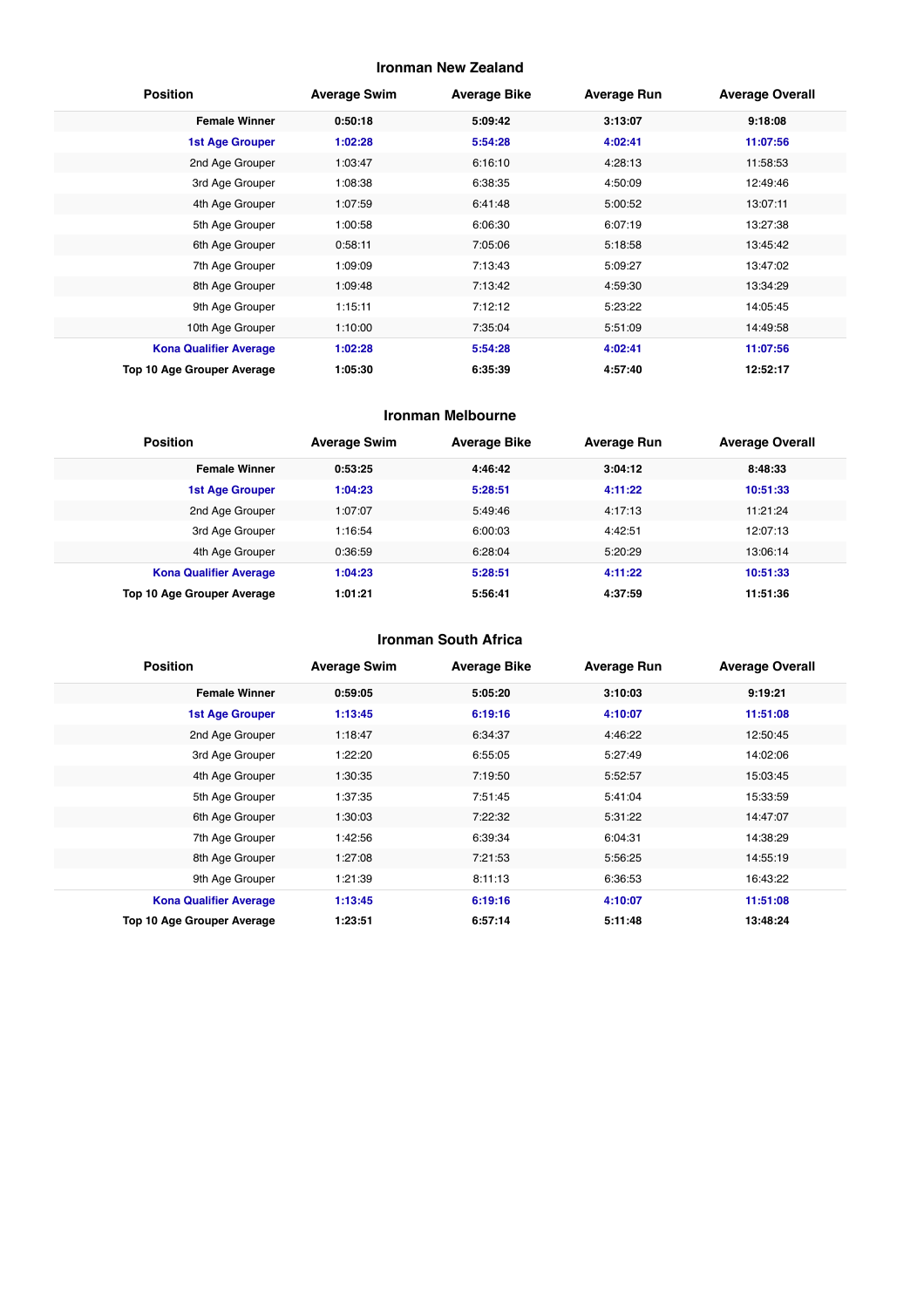#### **Ironman Australia**

| <b>Position</b>               | <b>Average Swim</b> | <b>Average Bike</b> | <b>Average Run</b> | <b>Average Overall</b> |
|-------------------------------|---------------------|---------------------|--------------------|------------------------|
| <b>Female Winner</b>          | 0:52:16             | 5:14:54             | 3:11:41            | 9:21:37                |
| <b>1st Age Grouper</b>        | 0:56:47             | 5:23:27             | 4:39:18            | 10:59:00               |
| 2nd Age Grouper               | 1:03:02             | 5:37:06             | 4:53:51            | 11:32:39               |
| 3rd Age Grouper               | 0:55:56             | 6:19:36             | 4:37:26            | 12:05:00               |
| 4th Age Grouper               | 1:09:12             | 6:36:48             | 4:51:02            | 12:41:58               |
| 5th Age Grouper               | 1:18:10             | 6:58:13             | 5:01:13            | 13:23:25               |
| 6th Age Grouper               | 1:07:59             | 7:18:29             | 5:31:52            | 14:03:43               |
| 7th Age Grouper               | 1:17:51             | 7:08:45             | 5:42:51            | 14:10:48               |
| 8th Age Grouper               | 1:14:00             | 7:32:44             | 5:50:28            | 14:38:56               |
| 9th Age Grouper               | 1:18:40             | 7:04:20             | 5:50:10            | 14:18:22               |
| 10th Age Grouper              | 1:14:08             | 8:07:35             | 6:50:32            | 16:16:01               |
| <b>Kona Qualifier Average</b> | 0:56:47             | 5:23:27             | 4:39:18            | 10:59:00               |
| Top 10 Age Grouper Average    | 1:05:19             | 6:19:58             | 4:58:43            | 12:27:47               |

#### **Ironman Texas**

| <b>Position</b>               | <b>Average Swim</b> | <b>Average Bike</b> | <b>Average Run</b> | <b>Average Overall</b> |
|-------------------------------|---------------------|---------------------|--------------------|------------------------|
| <b>Female Winner</b>          | 0:54:44             | 5:01:01             | 3:05:21            | 8:54:24                |
| <b>1st Age Grouper</b>        | 1:11:09             | 5:45:33             | 4:19:23            | 11:25:16               |
| 2nd Age Grouper               | 1:12:42             | 5:57:31             | 4:49:37            | 12:10:22               |
| 3rd Age Grouper               | 1:23:36             | 6:28:21             | 4:35:45            | 12:40:43               |
| 4th Age Grouper               | 1:19:44             | 6:40:57             | 4:54:54            | 13:10:17               |
| 5th Age Grouper               | 1:21:05             | 7:02:02             | 4:48:35            | 13:24:35               |
| 6th Age Grouper               | 1:15:56             | 6:36:07             | 5:38:35            | 13:42:00               |
| 7th Age Grouper               | 1:28:50             | 6:40:43             | 5:46:46            | 14:13:11               |
| 8th Age Grouper               | 1:29:26             | 6:50:44             | 5:37:51            | 14:13:51               |
| 9th Age Grouper               | 1:43:52             | 6:49:45             | 5:30:22            | 14:23:54               |
| 10th Age Grouper              | 1:25:48             | 7:08:56             | 5:56:30            | 14:47:20               |
| <b>Kona Qualifier Average</b> | 1:11:55             | 5:51:32             | 4:34:30            | 11:47:49               |
| Top 10 Age Grouper Average    | 1:21:52             | 6:32:20             | 5:06:32            | 13:14:20               |

#### **Ironman Lanzarote**

| <b>Position</b>               | <b>Average Swim</b> | <b>Average Bike</b> | <b>Average Run</b> | <b>Average Overall</b> |
|-------------------------------|---------------------|---------------------|--------------------|------------------------|
| <b>Female Winner</b>          | 0:55:38             | 5:39:59             | 3:09:28            | 9:52:17                |
| <b>1st Age Grouper</b>        | 1:10:19             | 7:08:28             | 4:29:21            | 13:01:16               |
| 2nd Age Grouper               | 1:29:00             | 7:35:21             | 5:09:42            | 14:27:43               |
| 3rd Age Grouper               | 1:14:03             | 7:16:51             | 5:24:55            | 14:13:20               |
| 4th Age Grouper               | 1:13:47             | 8:19:55             | 5:55:59            | 15:47:23               |
| 5th Age Grouper               |                     | 8:59:04             | 6:07:29            | 16:35:34               |
| 6th Age Grouper               |                     | 9:20:34             | 5:29:46            | 16:56:23               |
| <b>Kona Qualifier Average</b> | 1:10:19             | 7:08:28             | 4:29:21            | 13:01:16               |
| Top 10 Age Grouper Average    | 1:09:35             | 7:34:49             | 5:03:46            | 14:12:21               |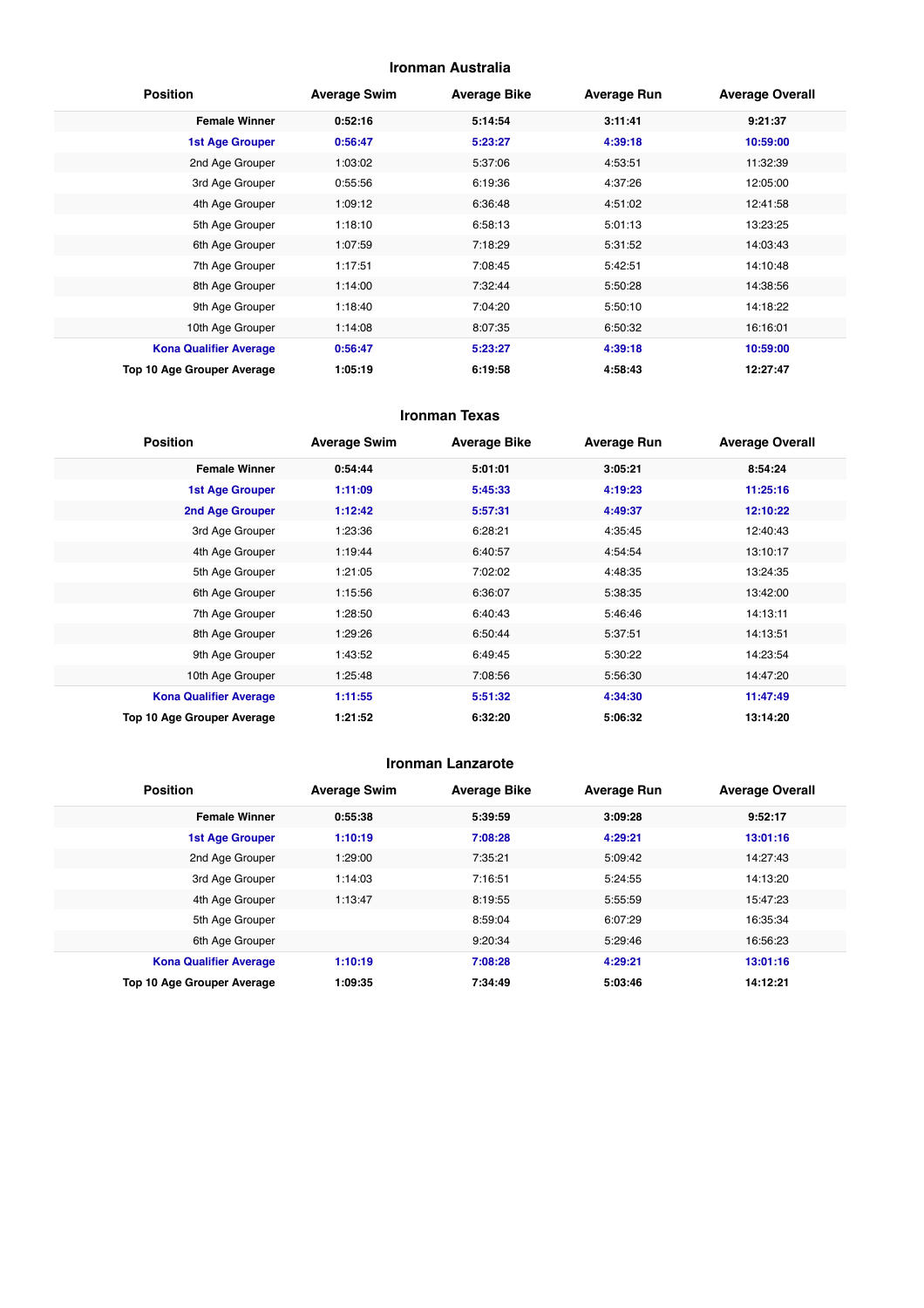#### **Ironman Brazil**

| <b>Position</b>               | <b>Average Swim</b> | <b>Average Bike</b> | <b>Average Run</b> | <b>Average Overall</b> |
|-------------------------------|---------------------|---------------------|--------------------|------------------------|
| <b>Female Winner</b>          | 0:56:08             | 4:58:02             | 3:59:39            | 9:34:30                |
| <b>1st Age Grouper</b>        | 1:09:35             | 5:05:17             | 3:47:45            | 11:21:49               |
| 2nd Age Grouper               | 1:14:22             | 5:22:42             | 4:21:28            | 12:21:44               |
| 3rd Age Grouper               | 1:14:04             | 5:25:47             | 4:04:17            | 12:28:25               |
| 4th Age Grouper               | 1:15:19             | 5:07:20             | 3:52:37            | 12:58:02               |
| 5th Age Grouper               | 1:24:46             | 4:59:01             | 4:05:33            | 13:50:51               |
| 6th Age Grouper               | 1:19:48             | 4:42:53             | 3:07:22            | 13:55:32               |
| 7th Age Grouper               | 1:32:06             | 4:50:54             | 3:20:36            | 14:24:25               |
| 8th Age Grouper               | 1:45:26             | 7:35:33             | 6:15:34            | 15:43:13               |
| 9th Age Grouper               | 1:14:18             | 7:01:44             | 7:05:29            | 15:43:40               |
| <b>Kona Qualifier Average</b> | 1:09:35             | 5:05:17             | 3:47:45            | 11:21:49               |
| Top 10 Age Grouper Average    | 1:17:08             | 5:18:59             | 4:06:21            | 12:48:50               |

#### **Ironman France**

| <b>Position</b>               | <b>Average Swim</b> | <b>Average Bike</b> | <b>Average Run</b> | <b>Average Overall</b> |
|-------------------------------|---------------------|---------------------|--------------------|------------------------|
| <b>Female Winner</b>          | 0:57:30             | 5:23:21             | 3:07:26            | 9:34:29                |
| 1st Age Grouper               | 1:03:36             | 6:18:16             | 4:15:07            | 11:47:14               |
| 2nd Age Grouper               | 1:02:30             | 6:56:55             | 4:44:18            | 13:06:28               |
| 3rd Age Grouper               | 1:04:00             | 7:44:19             | 5:05:59            | 14:21:22               |
| 4th Age Grouper               | 0:27:32             | 7:57:59             | 5:23:57            | 15:11:56               |
| 5th Age Grouper               | 1:43:14             | 8:00:19             | 5:36:07            | 15:30:24               |
| <b>Kona Qualifier Average</b> | 1:03:36             | 6:18:16             | 4:15:07            | 11:47:14               |
| Top 10 Age Grouper Average    | 1:01:00             | 7:04:52             | 4:46:22            | 13:17:54               |

#### **Ironman Cairns**

| <b>Position</b>               | <b>Average Swim</b> | <b>Average Bike</b> | <b>Average Run</b> | <b>Average Overall</b> |
|-------------------------------|---------------------|---------------------|--------------------|------------------------|
| <b>Female Winner</b>          | 0:53:21             | 5:09:07             | 3:10:14            | 9:17:24                |
| <b>1st Age Grouper</b>        | 1:10:13             | 6:09:46             | 4:28:22            | 11:54:37               |
| 2nd Age Grouper               | 1:01:54             | 6:36:06             | 4:06:45            | 11:53:31               |
| 3rd Age Grouper               | 1:19:31             | 6:30:03             | 4:03:23            | 12:01:57               |
| 4th Age Grouper               | 1:14:21             | 6:30:10             | 4:12:55            | 12:05:53               |
| 5th Age Grouper               | 1:26:21             | 6:26:21             | 4:23:57            | 12:30:25               |
| 6th Age Grouper               | 1:14:43             | 6:13:47             | 5:08:59            | 12:42:50               |
| 7th Age Grouper               | 1:47:52             | 7:10:18             | 5:12:05            | 14:22:33               |
| <b>Kona Qualifier Average</b> | 1:10:13             | 6:09:46             | 4:28:22            | 11:54:37               |
| Top 10 Age Grouper Average    | 1:15:43             | 6:27:13             | 4:27:59            | 12:19:27               |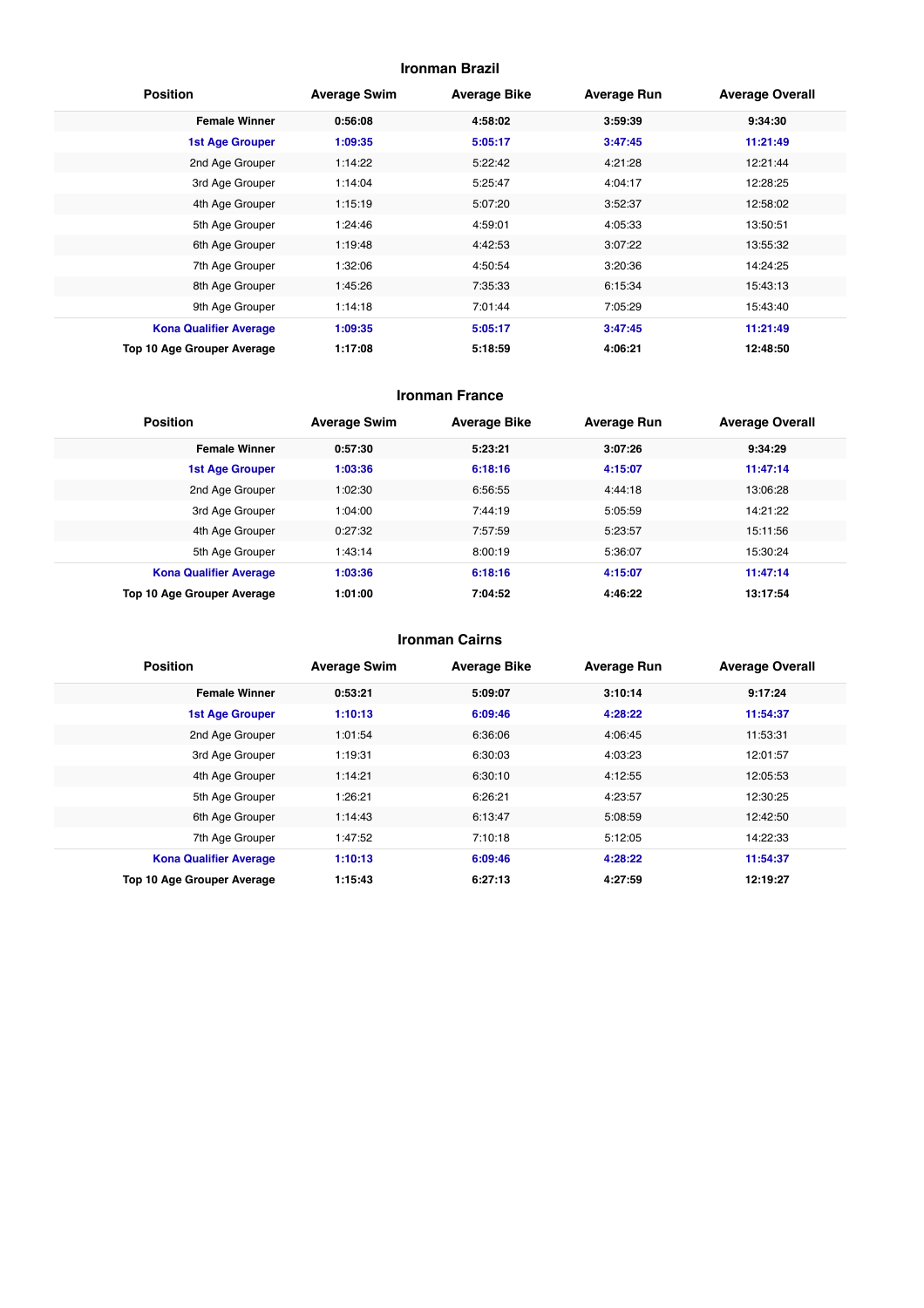#### **Ironman Austria**

| <b>Position</b>               | <b>Average Swim</b> | <b>Average Bike</b> | <b>Average Run</b> | <b>Average Overall</b> |
|-------------------------------|---------------------|---------------------|--------------------|------------------------|
| <b>Female Winner</b>          | 0:53:12             | 4:56:35             | 3:05:10            | 9:00:01                |
| <b>1st Age Grouper</b>        | 1:10:20             | 5:35:26             | 3:58:16            | 10:51:27               |
| 2nd Age Grouper               | 1:17:37             | 6:02:50             | 4:16:23            | 11:46:37               |
| 3rd Age Grouper               | 1:03:06             | 6:11:01             | 4:53:12            | 12:27:54               |
| 4th Age Grouper               | 1:09:39             | 6:08:32             | 5:58:22            | 12:17:17               |
| 5th Age Grouper               | 1:02:19             | 6:31:54             | 6:15:02            | 12:53:01               |
| 6th Age Grouper               | 0:53:52             | 6:44:20             | 5:16:12            | 13:34:50               |
| 7th Age Grouper               | 1:18:22             | 6:43:35             | 5:21:06            | 13:34:42               |
| 8th Age Grouper               | 1:22:19             | 5:39:27             | 4:32:02            | 11:42:27               |
| 9th Age Grouper               | 1:00:33             | 6:30:20             | 4:43:14            | 12:21:44               |
| 10th Age Grouper              | 1:13:56             | 6:26:20             | 5:26:43            | 13:18:37               |
| <b>Kona Qualifier Average</b> | 1:10:20             | 5:35:26             | 3:58:16            | 10:51:27               |
| Top 10 Age Grouper Average    | 1:09:01             | 6:07:12             | 4:52:01            | 12:06:51               |

#### **Ironman Frankfurt**

| <b>Position</b>               | <b>Average Swim</b> | <b>Average Bike</b> | <b>Average Run</b> | <b>Average Overall</b> |
|-------------------------------|---------------------|---------------------|--------------------|------------------------|
| <b>Female Winner</b>          | 0:52:09             | 4:57:30             | 3:06:29            | 9:01:28                |
| <b>1st Age Grouper</b>        | 1:07:08             | 5:43:39             | 3:39:16            | 10:56:41               |
| 2nd Age Grouper               | 1:08:32             | 5:41:45             | 4:17:49            | 11:02:52               |
| 3rd Age Grouper               | 1:07:12             | 6:14:06             | 4:30:17            | 11:46:09               |
| 4th Age Grouper               | 1:00:01             | 5:58:27             | 3:59:25            | 11:47:18               |
| 5th Age Grouper               | 1:09:54             | 6:06:37             | 4:21:35            | 12:39:25               |
| 6th Age Grouper               | 1:10:38             | 4:32:47             | 7:59:53            | 12:56:00               |
| 7th Age Grouper               | 0:40:52             | 4:37:18             | 6:13:37            | 13:23:56               |
| 8th Age Grouper               |                     | 5:49:55             | 5:12:33            | 12:02:52               |
| 9th Age Grouper               | 1:15:45             | 6:12:01             | 4:47:02            | 12:23:26               |
| 10th Age Grouper              | 1:14:24             | 6:39:35             | 5:42:43            | 13:47:58               |
| <b>Kona Qualifier Average</b> | 1:07:08             | 5:43:39             | 3:39:16            | 10:56:41               |
| Top 10 Age Grouper Average    | 1:04:17             | 5:45:29             | 4:36:07            | 11:49:38               |

#### **Ironman UK**

| <b>Position</b>               | <b>Average Swim</b> | <b>Average Bike</b> | <b>Average Run</b> | <b>Average Overall</b> |
|-------------------------------|---------------------|---------------------|--------------------|------------------------|
| <b>Female Winner</b>          | 0:54:47             | 5:34:58             | 3:09:13            | 9:44:26                |
| <b>1st Age Grouper</b>        | 1:08:21             | 6:47:02             | 4:12:49            | 12:22:23               |
| 2nd Age Grouper               | 0:58:14             | 7:22:22             | 4:37:23            | 13:24:04               |
| 3rd Age Grouper               | 1:13:34             | 7:05:11             | 4:30:06            | 13:05:28               |
| 4th Age Grouper               | 1:18:23             | 7:46:46             | 5:16:28            | 14:40:14               |
| 5th Age Grouper               | 0:58:14             | 7:58:33             | 5:29:06            | 14:59:45               |
| 6th Age Grouper               | 1:28:18             | 8:21:18             | 5:16:08            | 15:26:17               |
| 7th Age Grouper               | 1:14:20             | 8:25:32             | 4:54:08            | 14:52:17               |
| 8th Age Grouper               | 1:00:26             | 8:08:52             | 6:16:52            | 15:48:55               |
| <b>Kona Qualifier Average</b> | 1:08:21             | 6:47:02             | 4:12:49            | 12:22:23               |
| Top 10 Age Grouper Average    | 1:08:43             | 7:27:39             | 4:48:52            | 13:46:16               |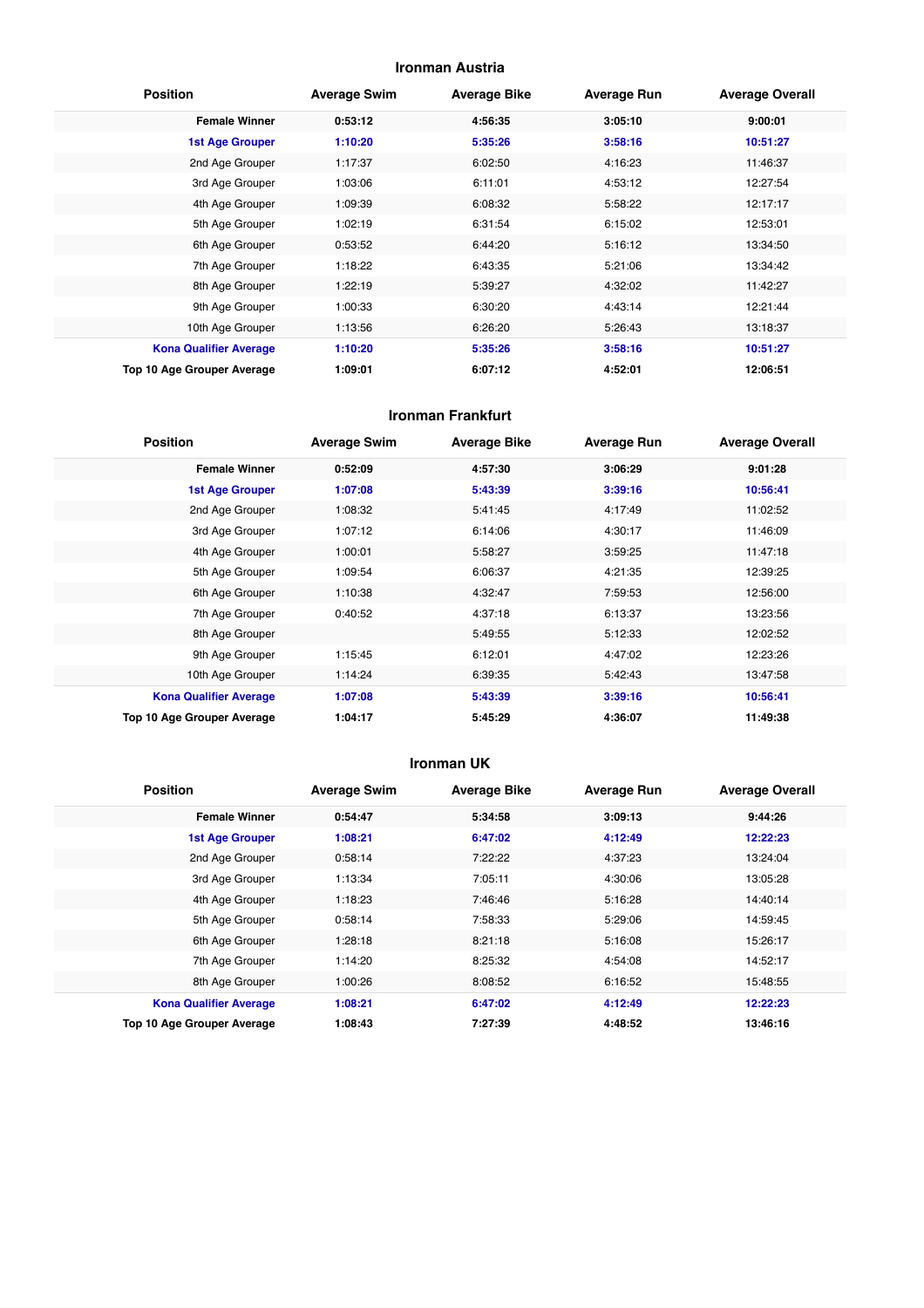#### **Ironman Lake Placid**

| <b>Position</b>               | <b>Average Swim</b> | <b>Average Bike</b> | <b>Average Run</b> | <b>Average Overall</b> |
|-------------------------------|---------------------|---------------------|--------------------|------------------------|
| <b>Female Winner</b>          | 0:58:19             | 5:19:59             | 3:16:59            | 9:40:45                |
| <b>1st Age Grouper</b>        | 1:00:38             | 6:07:36             | 4:01:58            | 11:20:32               |
| 2nd Age Grouper               | 1:04:06             | 6:21:14             | 4:20:25            | 11:57:57               |
| 3rd Age Grouper               | 1:06:38             | 6:44:37             | 4:29:17            | 12:34:22               |
| 4th Age Grouper               | 1:09:31             | 6:53:22             | 4:38:07            | 12:55:44               |
| 5th Age Grouper               | 1:07:17             | 6:56:27             | 4:59:46            | 13:19:34               |
| 6th Age Grouper               | 1:07:58             | 7:02:01             | 5:01:55            | 13:30:52               |
| 7th Age Grouper               | 1:16:48             | 7:05:53             | 5:24:50            | 14:03:37               |
| 8th Age Grouper               | 1:13:55             | 7:15:54             | 5:23:48            | 14:11:21               |
| 9th Age Grouper               | 1:01:02             | 7:25:24             | 5:31:45            | 14:15:12               |
| 10th Age Grouper              | 1:12:15             | 7:38:34             | 5:42:04            | 14:47:51               |
| <b>Kona Qualifier Average</b> | 1:00:38             | 6:07:36             | 4:01:58            | 11:20:32               |
| Top 10 Age Grouper Average    | 1:07:53             | 6:54:07             | 4:53:44            | 13:10:47               |

#### **Ironman Switzerland**

| <b>Position</b>               | <b>Average Swim</b> | <b>Average Bike</b> | <b>Average Run</b> | <b>Average Overall</b> |
|-------------------------------|---------------------|---------------------|--------------------|------------------------|
| <b>Female Winner</b>          | 0:58:45             | 5:00:37             | 3:13:43            | 9:16:24                |
| <b>1st Age Grouper</b>        | 1:07:27             | 5:49:18             | 4:01:15            | 11:03:24               |
| 2nd Age Grouper               | 1:04:26             | 6:08:38             | 4:15:47            | 11:48:11               |
| 3rd Age Grouper               | 1:09:41             | 6:22:22             | 4:39:04            | 12:18:40               |
| 4th Age Grouper               | 1:10:06             | 6:33:08             | 5:11:20            | 13:17:25               |
| 5th Age Grouper               | 0:59:43             | 5:25:31             | 7:04:54            | 13:37:58               |
| 6th Age Grouper               | 0:45:01             | 7:10:56             | 5:12:43            | 14:05:33               |
| 7th Age Grouper               | 1:19:53             | 7:58:42             | 5:02:05            | 14:28:51               |
| 8th Age Grouper               | 1:00:12             | 7:17:52             | 6:07:44            | 14:33:45               |
| 9th Age Grouper               | 1:17:58             | 7:18:13             | 5:50:40            | 14:34:08               |
| 10th Age Grouper              | 1:18:13             | 7:16:01             | 5:59:50            | 14:45:11               |
| <b>Kona Qualifier Average</b> | 1:07:27             | 5:49:18             | 4:01:15            | 11:03:24               |
| Top 10 Age Grouper Average    | 1:06:20             | 6:14:45             | 4:51:52            | 12:27:07               |

#### **Ironman Canada**

| <b>Position</b>               | <b>Average Swim</b> | <b>Average Bike</b> | <b>Average Run</b> | <b>Average Overall</b> |
|-------------------------------|---------------------|---------------------|--------------------|------------------------|
| <b>Female Winner</b>          | 0:56:18             | 5:11:00             | 3:17:27            | 9:28:52                |
| <b>1st Age Grouper</b>        | 1:04:56             | 6:01:39             | 4:00:37            | 11:13:49               |
| 2nd Age Grouper               | 1:10:35             | 6:04:24             | 4:13:26            | 11:34:53               |
| 3rd Age Grouper               | 1:07:26             | 6:15:41             | 4:26:12            | 11:57:37               |
| 4th Age Grouper               | 1:08:00             | 6:22:15             | 4:39:20            | 12:17:40               |
| 5th Age Grouper               | 1:11:46             | 6:30:05             | 4:46:35            | 12:37:17               |
| 6th Age Grouper               | 1:16:48             | 6:38:41             | 4:57:30            | 13:03:43               |
| 7th Age Grouper               | 1:15:35             | 6:50:45             | 5:00:54            | 13:20:09               |
| 8th Age Grouper               | 1:11:43             | 6:59:05             | 5:16:23            | 13:40:24               |
| 9th Age Grouper               | 1:12:17             | 7:02:39             | 5:34:21            | 14:02:38               |
| 10th Age Grouper              | 1:14:44             | 7:21:54             | 5:23:04            | 14:16:08               |
| <b>Kona Qualifier Average</b> | 1:04:56             | 6:01:39             | 4:00:37            | 11:13:49               |
| Top 10 Age Grouper Average    | 1:11:23             | 6:36:43             | 4:49:50            | 12:48:26               |

#### **Ironman Maastricht-Limburg**

| <b>Position</b>               | <b>Average Swim</b> | <b>Average Bike</b> | <b>Average Run</b> | <b>Average Overall</b> |
|-------------------------------|---------------------|---------------------|--------------------|------------------------|
| <b>Female Winner</b>          | 0:56:26             | 5:16:10             | 3:21:17            | 9:39:24                |
| 1st Age Grouper               | 1:07:23             | 6:06:21             | 4:25:58            | 11:51:28               |
| <b>Kona Qualifier Average</b> | 1:07:23             | 6:06:21             | 4:25:58            | 11:51:28               |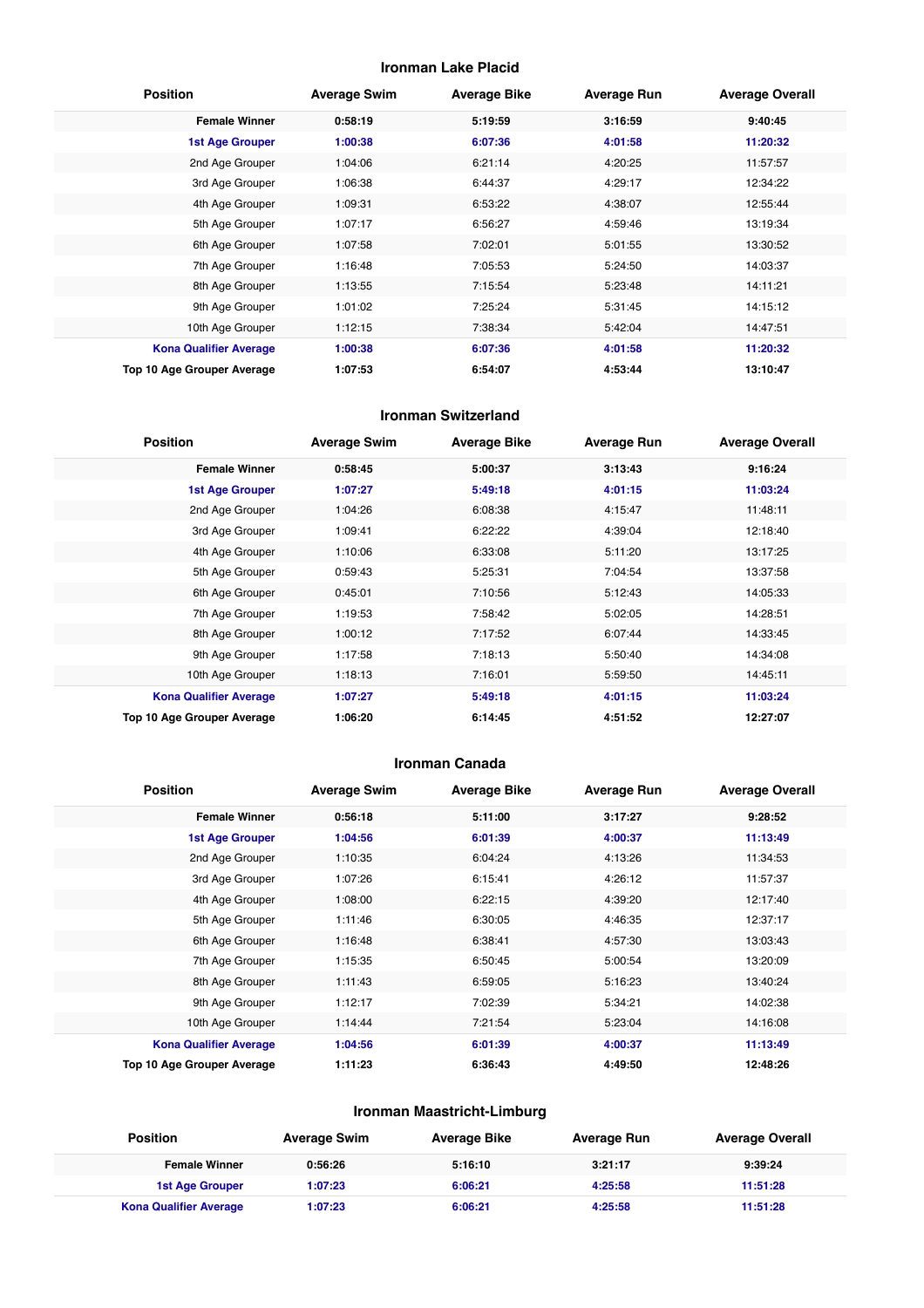#### **Ironman Boulder**

| <b>Position</b>               | <b>Average Swim</b> | <b>Average Bike</b> | <b>Average Run</b> | <b>Average Overall</b> |
|-------------------------------|---------------------|---------------------|--------------------|------------------------|
| <b>Female Winner</b>          | 1:05:01             | 4:56:46             | 3:27:02            | 9:36:47                |
| 1st Age Grouper               | 1:09:34             | 5:36:11             | 4:27:06            | 11:22:54               |
| 2nd Age Grouper               | 1:15:43             | 5:56:50             | 4:46:27            | 12:07:53               |
| 3rd Age Grouper               | 1:19:00             | 6:06:51             | 4:30:55            | 12:11:08               |
| 4th Age Grouper               | 1:24:04             | 6:44:08             | 4:19:50            | 12:43:55               |
| 5th Age Grouper               | 1:22:36             | 6:14:11             | 4:58:29            | 12:49:50               |
| 6th Age Grouper               | 1:15:00             | 6:39:14             | 5:27:20            | 13:36:16               |
| 7th Age Grouper               | 1:18:58             | 6:10:57             | 6:04:35            | 13:48:30               |
| 8th Age Grouper               | 1:17:26             | 6:39:17             | 5:47:31            | 13:59:39               |
| 9th Age Grouper               | 1:29:06             | 6:39:18             | 5:05:18            | 13:34:13               |
| 10th Age Grouper              | 1:22:36             | 6:40:18             | 5:51:35            | 14:30:44               |
| <b>Kona Qualifier Average</b> | 1:09:34             | 5:36:11             | 4:27:06            | 11:22:54               |
| Top 10 Age Grouper Average    | 1:18:41             | 6:18:36             | 5:05:38            | 12:58:03               |

#### **Ironman Sweden**

| <b>Position</b>               | <b>Average Swim</b> | <b>Average Bike</b> | <b>Average Run</b> | <b>Average Overall</b> |
|-------------------------------|---------------------|---------------------|--------------------|------------------------|
| <b>Female Winner</b>          | 0:55:01             | 4:54:58             | 3:10:40            | 9:04:11                |
| <b>1st Age Grouper</b>        | 1:02:24             | 5:37:27             | 3:49:21            | 10:35:04               |
| 2nd Age Grouper               | 1:07:31             | 5:45:43             | 4:19:43            | 11:18:28               |
| 3rd Age Grouper               | 1:14:14             | 6:12:19             | 4:26:20            | 12:01:58               |
| 4th Age Grouper               | 1:18:45             | 6:48:33             | 4:57:07            | 13:13:48               |
| 5th Age Grouper               | 1:37:51             | 6:26:56             | 4:58:16            | 13:17:48               |
| 6th Age Grouper               | 1:25:54             | 6:41:25             | 4:23:30            | 12:43:45               |
| 7th Age Grouper               | 1:18:47             | 6:54:24             | 4:48:06            | 13:12:56               |
| 8th Age Grouper               | 1:22:11             | 6:44:33             | 5:14:40            | 13:35:16               |
| 9th Age Grouper               | 1:44:57             | 6:37:45             | 5:09:19            | 13:44:41               |
| 10th Age Grouper              | 1:31:53             | 7:19:42             | 5:09:32            | 14:10:42               |
| <b>Kona Qualifier Average</b> | 1:02:24             | 5:37:27             | 3:49:21            | 10:35:04               |
| Top 10 Age Grouper Average    | 1:19:45             | 6:23:53             | 4:38:27            | 12:31:54               |

## **Ironman Copenhagen**

| <b>Position</b>               | <b>Average Swim</b> | <b>Average Bike</b> | <b>Average Run</b> | <b>Average Overall</b> |
|-------------------------------|---------------------|---------------------|--------------------|------------------------|
| <b>Female Winner</b>          | 0:50:45             | 4:45:29             | 3:09:45            | 8:50:19                |
| <b>1st Age Grouper</b>        | 1:05:32             | 5:31:47             | 4:09:25            | 10:56:07               |
| 2nd Age Grouper               | 1:10:15             | 5:47:41             | 4:08:07            | 11:15:22               |
| 3rd Age Grouper               | 1:13:14             | 5:54:43             | 4:14:26            | 11:33:05               |
| 4th Age Grouper               | 1:11:29             | 5:46:26             | 4:40:15            | 11:45:54               |
| 5th Age Grouper               | 1:21:08             | 5:51:31             | 4:49:30            | 12:12:27               |
| 6th Age Grouper               | 1:20:06             | 6:08:20             | 4:56:40            | 12:38:30               |
| 7th Age Grouper               | 1:16:34             | 5:51:02             | 4:28:41            | 11:49:54               |
| 8th Age Grouper               | 1:08:34             | 6:15:39             | 4:47:59            | 12:22:43               |
| 9th Age Grouper               | 1:10:37             | 6:21:41             | 4:47:32            | 12:34:39               |
| 10th Age Grouper              | 1:22:22             | 6:09:11             | 4:41:32            | 12:25:33               |
| <b>Kona Qualifier Average</b> | 1:05:32             | 5:31:47             | 4:09:25            | 10:56:07               |
| Top 10 Age Grouper Average    | 1:13:34             | 5:55:29             | 4:33:00            | 11:52:58               |